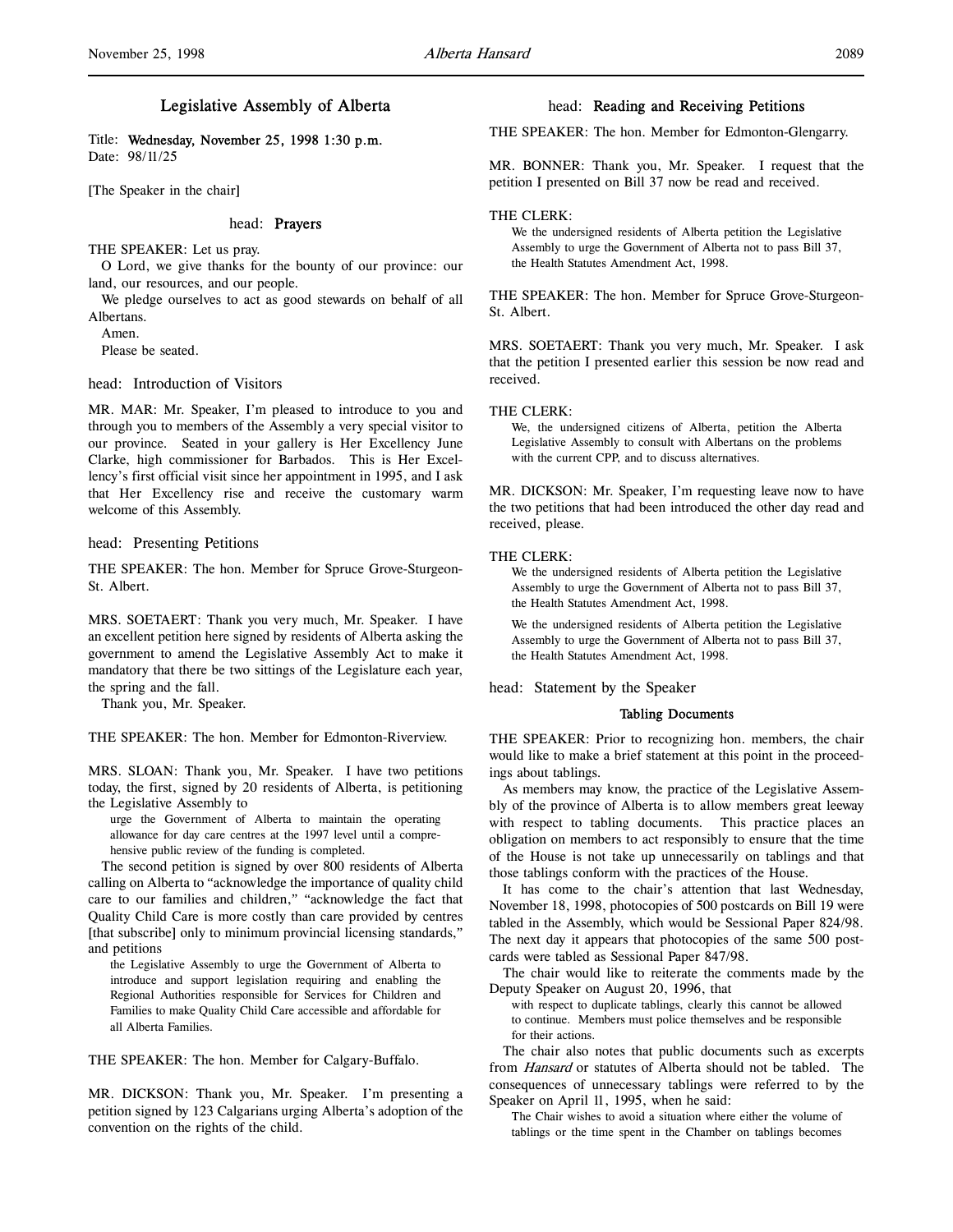such that tablings have to be done through the Clerk's office, as is the case in some jurisdictions.

# head: Tabling Returns and Reports

MR. JONSON: Mr. Speaker, I'm pleased to table with the Assembly four copies of the 1997-98 annual report of the Premier's Council on the Status of Persons with Disabilities. Thank you.

MS EVANS: Mr. Speaker, it's my pleasure today to table five copies of the final report from our housing symposium held in June. We will use the contents of this report in developing housing policy in our consultation with Albertans.

MR. SHARIFF: Mr. Speaker, I have two tablings. One is 100 cards that were presented to me at the event that I attended in Calgary marking the UN convention on the rights of the child.

I also want to table five copies of the UN convention on the rights of the child. This convention, Mr. Speaker, has been endorsed by 187 countries, including every province in our country except Alberta.

Thank you.

THE SPEAKER: The hon. Member for Edmonton-Gold Bar.

MR. MacDONALD: Thank you, Mr. Speaker. I'd like to table this afternoon five copies of a letter dated February 19, 1993, from the Department of Labour indicating that on only a few rare occasions has any mill inspected by the Alberta Research Council "achieved a grade of 7% or less" regarding the inspection of untreated pine shakes.

Thank you.

THE SPEAKER: The hon. Member for Lethbridge-East.

DR. NICOL: Thank you, Mr. Speaker. I have two tablings today: two documents from the Department of Economic Development concerning West Edmonton Mall and five copies of 500 unique postcards concerning Bill 219.

THE SPEAKER: The hon. Member for Edmonton-Riverview.

MRS. SLOAN: Thank you, Mr. Speaker. I'm very pleased today to table five copies of a very detailed report describing why funding for the early intervention program should be increased to ease the massive waiting list in Edmonton. Last year 465 children were turned away from the Capital health early intervention program. This report provides and offers to government a better alternative for addressing the needs of children with disabilities.

THE SPEAKER: The hon. Member for Calgary-Buffalo.

MR. DICKSON: Thank you, Mr. Speaker. Two tablings. The first one is the list of agencies who participated in the National Child Day event in Calgary last Friday.

The second tabling is 202 signatures and messages from Albertans who gathered at the candlelight vigil in Calgary on Friday, November 20 in support of National Child Day in Canada.

head: Introduction of Guests

THE SPEAKER: The hon. Minister of Intergovernmental and Aboriginal Affairs.

MR. HANCOCK: Thank you, Mr. Speaker. I wish to introduce to you and through you to members of this Assembly the First Stepz parent council of the Capital health authority early intervention program including parents who are working very hard for the cause of their children who have developmental disabilities and for future children with these disabilities in our province. The purpose of the early intervention program is early remediation of a child's developmental delay. Many of our members in this House will have met or heard from this dedicated group and received a copy of the report, which was tabled earlier by the Member for Edmonton-Riverview. I'd also like to thank the hon. Member for Edmonton-Glenora for the courtesy of allowing me the opportunity to introduce these people to the House. Six members of the parent council who had the opportunity to meet earlier and bring their concerns to the Minister of Health are Mrs. Michelle Black, Mrs. Jackie Beatty, Mrs. Kim Gleason, Mrs. Carmen Leung, Mr. Angus Clyburn, and Mrs. Kelly Baldock. With them are 31 parents plus two very special children, Chad Mackenzie and Alexander Murray. I'd ask them all to rise and please receive the warm welcome of the House.

# 1:40

THE SPEAKER: The hon. Member for Edmonton-Mill Creek.

MR. ZWOZDESKY: Thank you, Mr. Speaker. I'm very pleased to introduce to you and through you to all members of the House 125 students from the very, very progressive Bisset school in my riding. They are accompanied by their teachers, Deb Myroniuk, Mark Edwards, Gerry Middlestadt, Brenda Giourmetakis, and my good friend, Dorothy Feuchter, who helps run Thomas' Fisherman's Grotto restaurant in my area, and parent helpers Linda Hogstead, Linda Kaps, and Janice Karingten. They are all here to observe proceedings of this House. These young people do truly represent our greatest national resource, and I'm going to ask them all to rise and get an exceptionally warm welcome from all members here.

Thank you.

DR. TAYLOR: Mr. Speaker, I'd like to introduce to you and through you to all members of the Assembly a very special young student by the name of Leigh Gendron. Leigh is a student in Edmonton, and he excels particularly in mathematics and science. He's a 14-year-old student in grade 10. I had a brief meeting with him. He told me that on his last math test he got 100 percent, and on his last science 10 test he got something like 92 or 93 percent. Leigh wants to be an astronaut when he grows up, and I'm encouraging him in a career in science and technology. Let's welcome Leigh and his mother, Melanie Moore, to this Assembly and encourage Leigh in his progress in science and technology studies.

THE SPEAKER: The hon. Member for Edmonton-Mill Woods.

DR. MASSEY: Thank you, Mr. Speaker. With permission I would introduce to you and through you to members of the Assembly 60 students from Meyonohk elementary school in Edmonton-Mill Woods, their teachers, Mrs. Arlene Fearon and Mr. John Murphy; and parent helpers Mrs. Cathy Moore, Mr. Michael Killam, and Mr. Kurt Ellis. I believe they're in the gallery, but if not they'll be joining us. I would ask that they receive the warm welcome of the Assembly.

THE SPEAKER: The hon. Member for Lacombe-Stettler.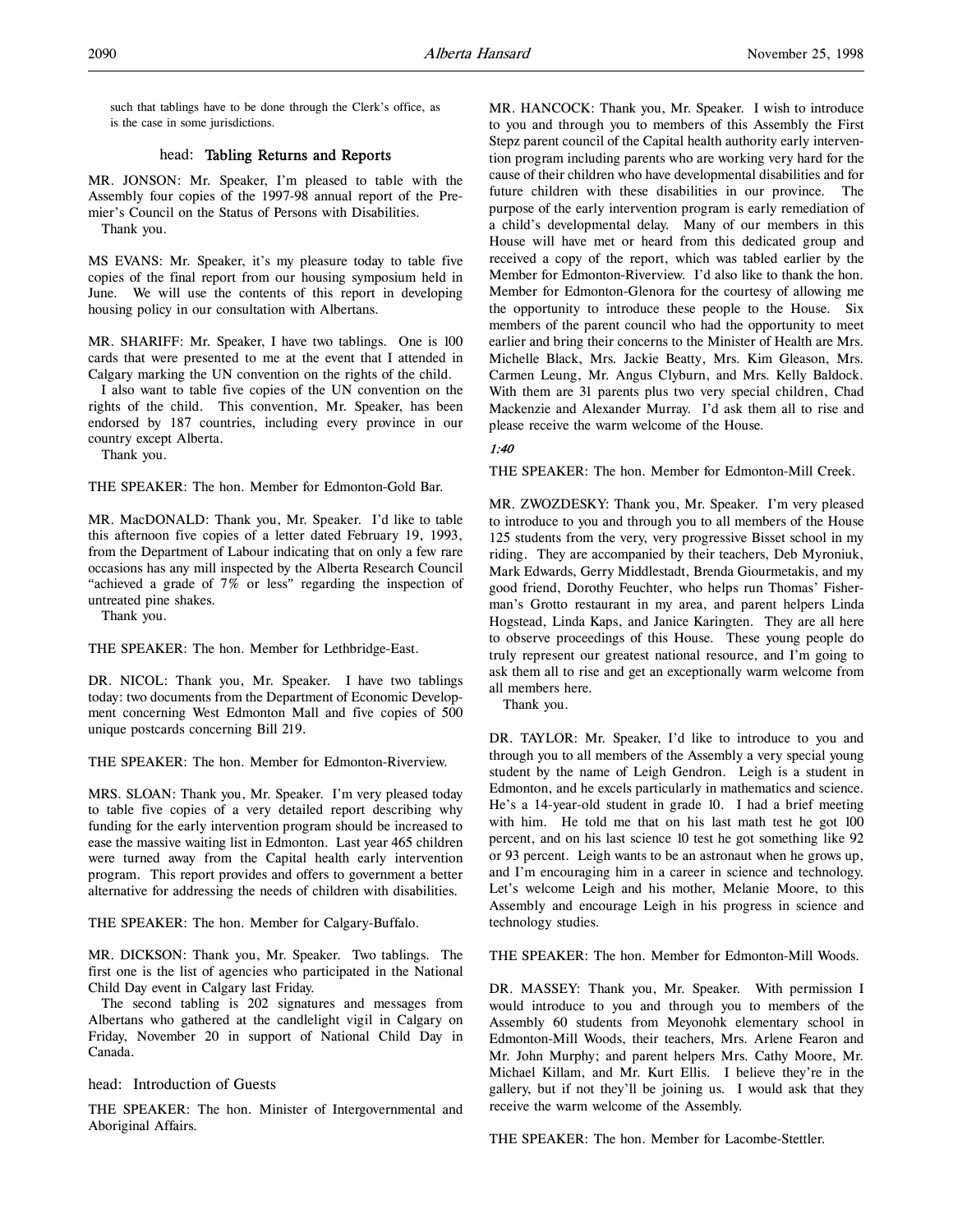MRS. GORDON: Thank you, Mr. Speaker. I'm pleased today to introduce to you and through you two outstanding dynamic individuals from Lacombe who try desperately to keep their MLA on track. Lori Hellofs and Cheryl Christie efficiently and effectively run my constituency office. They're seated in the members' gallery. I'd ask them to please stand and receive the warm welcome of the Assembly.

THE SPEAKER: The hon. Member for Calgary-Mountain View.

MR. HLADY: Thank you, Mr. Speaker. It gives me great pleasure to introduce to you and through you to members of the Assembly Gary Iley, who's the chief executive officer for Children's Foundation for Health and Education. He's also very involved with the early intervention program. I'd ask him to please rise and receive the warm welcome of the Assembly.

THE SPEAKER: The hon. Member for Livingstone-Macleod.

MR. COUTTS: Thank you very much, Mr. Speaker. It gives me great pleasure today to introduce to you and through you to members of the Assembly a lady who makes my job and my life very, very easy out of the constituency office located in Fort Macleod. She serves the constituents of Livingstone-Macleod in a very exceptional way. I'm not sure I make her life so easy. I'd like to introduce in the members' gallery Pam Young from Fort Macleod. Welcome, Pam. I'd ask the members to give the traditional warm welcome.

THE SPEAKER: The hon. Member for Edmonton-Calder.

MR. WHITE: Thank you, Mr. Speaker. I'd like to introduce through you to the Members of the Legislative Assembly two people that work very hard at a very arduous task in the constituency of Edmonton-Calder. They are charged with the duty of making me look good, which is darn difficult. [interjections] As difficult as it is, with my permission they took a half a day off from that arduous task to come and see what actually does occur in this Chamber. So please be the best you can to this member today. I'd like to have my assistants, Rhonda Middlestead and Denise Chapman, rise in the gallery and receive the warm welcome of the Assembly.

head: Oral Question Period

THE SPEAKER: The hon. Leader of the Official Opposition.

## Health Care System

MRS. MacBETH: Thank you, Mr. Speaker. Last week the Premier decided that what was needed was a health summit. Then on Monday he said no, he wouldn't pull Bill 37. Then on Tuesday he pulled Bill 37. Then he decided that what's needed is a blue-ribbon panel. My question is to the Premier. Does the Premier have any plans for what he's doing in health care? Albertans feel it is their business to ask.

MR. KLEIN: Well, Mr. Speaker, yes, we have lots of plans relative to health care. We started with those plans back in 1993, when we picked up on some work that was started by the then Minister of Health in the former Getty government but was never completed -- it was never completed -- to reorganize health boards, to reorganize those boards from some 200 separate boards in the province to some 17 regional health authorities, to establish

health councils, to challenge the system to find better and more effective and efficient ways of doing things, to dramatically reduce costs but not reduce the level of service, and then to look carefully at where we needed to reinvest and make the appropriate dollars available to reinvest to address the pressure points in health. But there's still more work to be done.

Bill 37 was part of that work, and I'm so happy today to see that the hon. leader of the Liberal Party now acknowledges that legislation is needed. I'll quote from her news scrum: there are some issues where the College of Physicians and Surgeons feels abandoned by the government by not having legislation they can use to stop private, for-profit hospitals; the government needs to address that. Mr. Speaker, that is precisely what we were trying to address through Bill 37, and that's what they were opposing.

MRS. MacBETH: Well, they certainly need help. That's for sure.

Given the list: regional health authorities, summits, panels, committees, the College of Physicians and Surgeons -- this government keeps trying to pass off responsibility for decisionmaking in health care to others. When will they take responsibility for the mess that they've created in health care in this province?

MR. KLEIN: Well, Mr. Speaker, we want to hear from Albertans, and the Liberals want to hear from Albertans, too. As a matter of fact they were proposing a traveling road show that undoubtedly would have been politically motivated. We're proposing a health summit to hear from good-thinking people as to how we address the long-term needs of health.

We have a good document that has been tabled, Mr. Speaker. It was prepared by the MLA for Calgary-Bow and her committee. It's a good report; it's a good starting point for the future. We have done a tremendous amount in the past, a tremendous amount. We have led the country in terms of meeting the challenges of delivering health care in an effective and efficient manner. There is still more work to be done.

Mr. Speaker, one of the fundamental questions that needs to be asked -- and maybe the Liberals need to ask this question, or perhaps they already have the answer: how much is enough? How much is enough? Do we spend the total provincial budget on health care? How much is enough? We would like to hear from health care providers, and we would like to hear from Albertans. How much is enough? What is the right amount to put in place to make sure that we deliver effective and efficient health care services at a price we can all afford?

## 1:50

MRS. MacBETH: Well, Mr. Speaker, when's this Premier going to admit that his real dilemma with Bill 37 isn't a communications problem; it's a credibility problem?

MR. KLEIN: Well, Mr. Speaker, yes, it was a credibility problem, and because we did not as a government spend thousands and thousands of dollars, as did those people who were opposed to the bill, to run paid advertisements, to run four-page spreadsheets in the newspapers, to run ads about every half hour saying -- and the misinformation being spread by the Liberal opposition, yes, created a credibility problem. We were trying to do what was right, and every step of the way these people were out there with their cohorts spreading totally false information relative to this bill.

THE SPEAKER: Second Official Opposition main question. The Leader of the Official Opposition.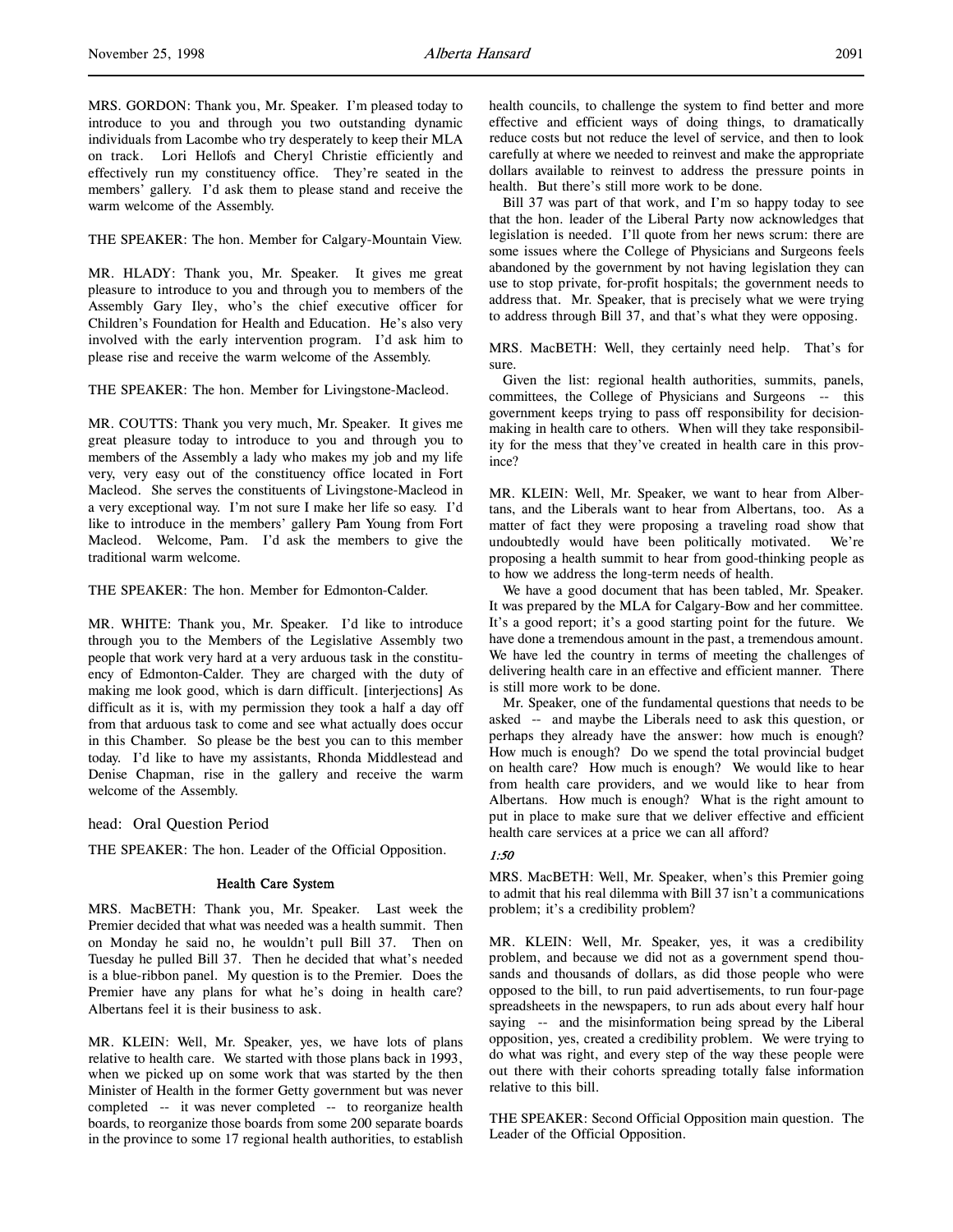#### West Edmonton Mall Refinancing

MRS. MacBETH: Thank you, Mr. Speaker. The Premier claims that all of the documents regarding the government's involvement in the refinancing of West Edmonton Mall have been sent to the Auditor General. Why are there no documents within the Ministry of Economic Development regarding the refinancing of West Edmonton Mall?

MR. KLEIN: Mr. Speaker, everything that was in my office relative to my involvement at that particular time with respect to West Edmonton Mall has been turned over to the Auditor General.

With respect to what might or might not be in the Department of Economic Development, I'll have the hon. minister respond.

MRS. NELSON: Mr. Speaker, the Department of Economic Development and my office have co-operated fully with the Auditor General in providing him with full access, open access to all information and all documents within our domain.

MRS. MacBETH: Well, that's interesting, Mr. Speaker. How does the Premier explain, then, the existence of these documents tabled today that the Ministry of Economic Development said didn't exist three months ago?

MR. KLEIN: Mr. Speaker, first of all, I haven't seen the documents to which the hon. leader alludes. If she would send them over, I'll have a look at them.

AN HON. MEMBER: We did. We tabled them.

MR. KLEIN: Well, I don't have them yet. You know, if they would have the courtesy of sending them over and saying: look; we're going to table this today -- I mean, we do that. When we give ministerial statements and so on, we give an hour or so warning. So there are some basic, fundamental courtesies, which, by the way, when that member was in government, were demanded of the opposition.

MRS. MacBETH: Well, Mr. Speaker, how can the Auditor General possibly -- possibly -- do his job if documents signed by ministers of the Crown have apparently gone missing?

MR. KLEIN: Mr. Speaker, I have no idea whether this has been sent over or not. They are letters to the Hon. Ken Kowalski, Deputy Premier and minister of tourism. I don't know if these have been sent over or not. They were not documents in my office. But I'll tell you what: if they haven't, they will be. Okay?

THE SPEAKER: Third Official Opposition main question. The hon. Member for Edmonton-Glenora.

MR. SAPERS: Thank you, Mr. Speaker. Earlier today the Alberta Treasury Branch announced that it is preparing for a \$45 million loss as a result of the Premier's 1994 directive to meddle in the Alberta Treasury Branch's refinancing of West Edmonton Mall. My questions are to the Premier. Is the \$45 million potential loss to taxpayers the made-in-Alberta solution you refer to in your February 22, 1994, memo?

MR. KLEIN: First of all, it is there only as a notation. As a notation. It hasn't been recorded in any way, shape, or form as a loss. It hasn't been written down.

I'll have the hon. Treasurer supplement.

MR. DAY: The Premier is a hundred percent correct. The mall being appraised, as I understand it, by ATB -- and there's a number of appraisals that have taken place on the mall -- came in a certain appraisal figure, and then to show proper and responsible accounting, as they do and as they continue to do, a contingency is taken because of a difference in opinion in terms of the appraisal of the mall. It is not in any way, shape or form a write-off. It's a contingency. This is an accounting matter, and it's very appropriate and responsible accounting that ATB accountants have properly said that in case or should it ever happen that in fact this discrepancy becomes a reality, they have placed a contingency on their books for it. It is normal and appropriate and responsible accounting.

MR. SAPERS: Mr. Premier, when will you admit to being the mall's \$400 million man and tell Albertans when exactly cabinet approved the loan guarantee to West Edmonton Mall?

MR. KLEIN: Mr. Speaker, cabinet did not approve the loan guarantee to West Edmonton Mall. That was a deal between ATB and the Toronto-Dominion Bank, as I understand it, and West Edmonton Mall.

Mr. Speaker, all of the information that sent over was either contained in the court documents . . . [interjections] This information was contained in the court documents, and it could very well be in the hands of the Auditor General. I would suspect that the Auditor General has boxes full of material on this particular issue.

It was this Treasurer, who, when he found out about the side deals, immediately called on the Auditor General to look into this. We went a step further, and we said: if there are any allegations of improper political involvement in this particular matter, that too will be referred to the Auditor General. I've given a statutory declaration. I've turned over everything that I have in my office -- it wasn't a lot -- to the Auditor General. I assume that other ministers and former ministers involved with this situation have also turned over information.

I understand that the Auditor General will be reporting soon. I would just ask that the hon. member have some patience. After all the Auditor General is an officer of the Legislative Assembly. He was appointed with the support of the Liberal Party. If they do not have confidence in the Auditor General, please stand up and say so now.

MR. SAPERS: There is indeed a lack of confidence at stake here, Mr. Speaker. Given the lack of confidence that Albertans have that the Premier has in fact turned over all the documents, given the lack of confidence that Albertans have in the fact that the Treasurer won't tell Albertans what the Auditor General has been asked to do, will the Premier please just forestall all of that, get it out in the open, call a public inquiry, get documents subpoenaed, get witnesses under oath right now?

MR. KLEIN: Mr. Speaker, basically without saying so much, this hon. member has suggested that I am lying to the people of Alberta. Will he step outside the House and reiterate it and show the courage of his convictions and call me a liar? I'll tell you what: he will get the inquiry he wants. Big time.

MR. DAY: Supplemental information relative to the Liberal request for the inquiry. There should be some things noted clearly for the record here. First of all, Mr. Speaker, all documents, every drawer, every door, are open to the Auditor General. It should also be noted very clearly that elements of this matter are before the courts, but the things that the Auditor General is looking at relative to political interference are not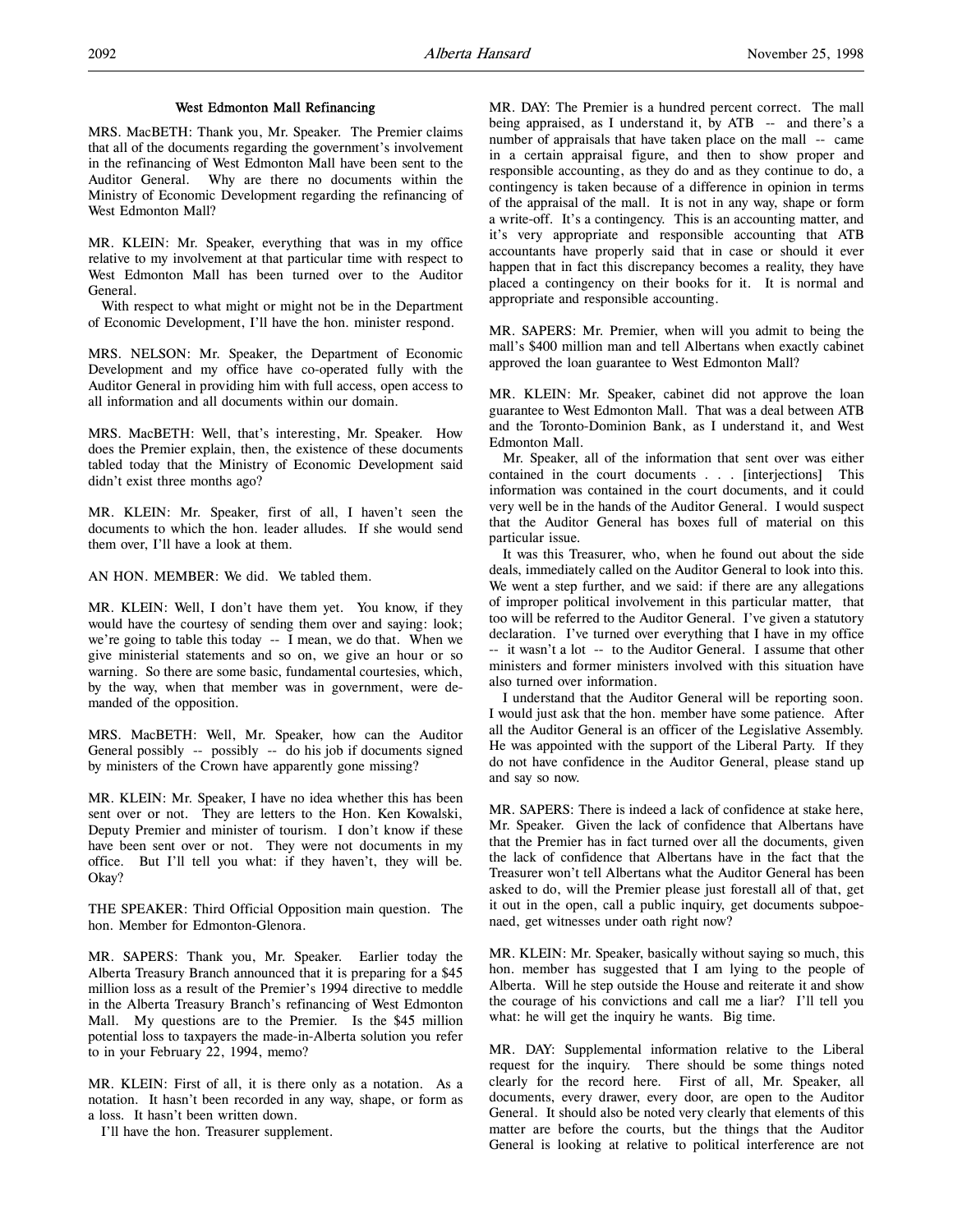before the courts. At the Premier's request and at my request, those elements are being expedited. Make no mistake. It should be very clear that as the criminal elements and the civil charges are before the courts, we will, possibly every day and definitely every week, be getting questions about that in the Legislature. That is a given.

# 2:00

The other thing that is very interesting to note. Mr. Speaker, when the Auditor General does, very soon, file his observations related to if there has been political interference, if the Auditor General condemns this government -- and that is his right to do -- for interference, the Liberals will say: that was a good report, Mr. Auditor General. If the Auditor General says that there was no undue political interference, they will condemn the report. Writers can write their stories on that now. That will be their response.

Mr. Speaker, the final element relative to the inquiry. The Liberals continue to change their position relative to ATB. One day they say: sell it. One day they say: do an IPO. The next day they do status quo. I have here a letter from the finance critic of the Liberals. Now, today he's asking for a public inquiry. But several weeks ago I get a letter from him, and he said that he would suggest that the expense of a public inquiry could be avoided if the government made all of the information available. [interjections] All of the information, therefore, has been handed over to the Auditor General. [interjections] Nancy don't get too riled up; just listen to this. This is very interesting. He goes on to say, "Should any evidence of political involvement or interference be established," then have a full public inquiry. This is his letter to me . . . [interjections] They sure get upset, Mr. Speaker. He is saying that after the Auditor General's report, if there's an indictment of the government, then have a public inquiry. Today he's saying: have a public inquiry now.

For security purposes, Mr. Speaker, I need to say one more thing. I have carefully compared the signatures on this paper with others that the member has filed. It appears to me that this signature is quite different from the ones he usually signs. I'm just saying that as a security measure, you might want to be careful. It may be his, but it looks distinctly different than other signatures on information from him.

MS BARRETT: Mr. Speaker, correspondence dated October through December 1996 filed recently with the court, correspondence that was between Treasury Branches and West Edmonton Mall just months before the February 1997 election call, show that the Alberta Treasury Branches threatened "serious consequences" against the Ghermezian family if they released information about their secret agreement with West Edmonton Mall, which they were attempting to do because they believed that Treasury Branches was going to make a move on them. My question to the Premier is this: who within the government ordered the Treasury Branches and through them West Edmonton Mall to not make the secret financing agreement public until after the 1997 provincial election?

MR. KLEIN: Mr. Speaker, I'll have the hon. Provincial Treasurer supplement, but when we found out about that document, that's precisely the time that we called in the Auditor General. It was for that reason precisely that we called in the Auditor General. We said: this is highly unusual.

MR. DAY: Mr. Speaker, there's been so much correspondence back and forth, but I can tell you that what the Premier has said

is accurate. When we finally had a document -- because things that the member has said had been flying around and construed and interpreted different ways, and we finally had in our possession, released from the mall, a document which seemed to indicate political interference. It was the culmination of all this type of correspondence, activity, and here it was suggesting that. We realized that this is absolutely unheard of; this absolutely did not take place. Once we had that from West Edmonton Mall suggesting that there'd been that level of political interference, the Auditor General was called in. We said: this is inappropriate, and we need to hear from the Auditor General and have him look at the entire file.

MS BARRETT: Mr. Speaker, I'm talking about 1996 documents, just months before the provincial election was called.

Well, then, to the Treasurer: how does he or the Premier expect Albertans to believe that Alberta Treasury Branch officials would be so sensitive to the political fallout of disclosing the mall sweetheart refinancing deal when the only people who would be hurt by the fallout would be members of this government?

MR. DAY: I think I've just answered, and we've shown the response from this government, Mr. Speaker. When we became acutely aware that these types of things were being said, that there'd been that type of involvement, we needed a clearing of the air, and that's why the Auditor General was called in. It was the culmination of all of this type of nuance and correspondence and everything else, and the Auditor General was called in. It was the government that called in the Auditor General. The Liberals missed it. Now, if Gene Zwozdesky had been the critic at the time, I think he would have caught it, but we caught it.

MS BARRETT: On the subject of clearing the air, now that the Provincial Treasurer has raised that aspect, how does the Premier expect Albertans to believe that the Ghermezians didn't agree to keep those secret financial deals away from the public view because they felt beholden to their political friends who arranged the refinancing? Isn't that the case?

MR. KLEIN: Mr. Speaker, although a lot of this is now before the courts and before the Auditor General, I will respond and recount to the best of my knowledge, because it was quite recent. It was only a few months ago when the Provincial Treasurer phoned me at home and said: lookit; we have got a problem here. Apparently the ATB wanted to sell this paper when the lawyers for West Edmonton Mall produced a document, a side agreement. That's when the Provincial Treasurer reported to me. He said: I find this very unusual, especially the bottom line, where it suggested that perhaps nothing be said about this until after the 1997 provincial election. That's when this Provincial Treasurer on behalf of this government said that there is something wrong here and I want it investigated.

You know, the Liberals picked up on it. What they did is they recycled a memo that was published in a book some 18 months earlier by Monier Rahall, Banksters and Prairie Boys, and said: well, what about this? That was the . . .

THE SPEAKER: I would like refer the members on both sides of this Assembly to Beauchesne 484.

The hon. Member for Calgary-Mountain View, followed by the hon. Member for Edmonton-Riverview.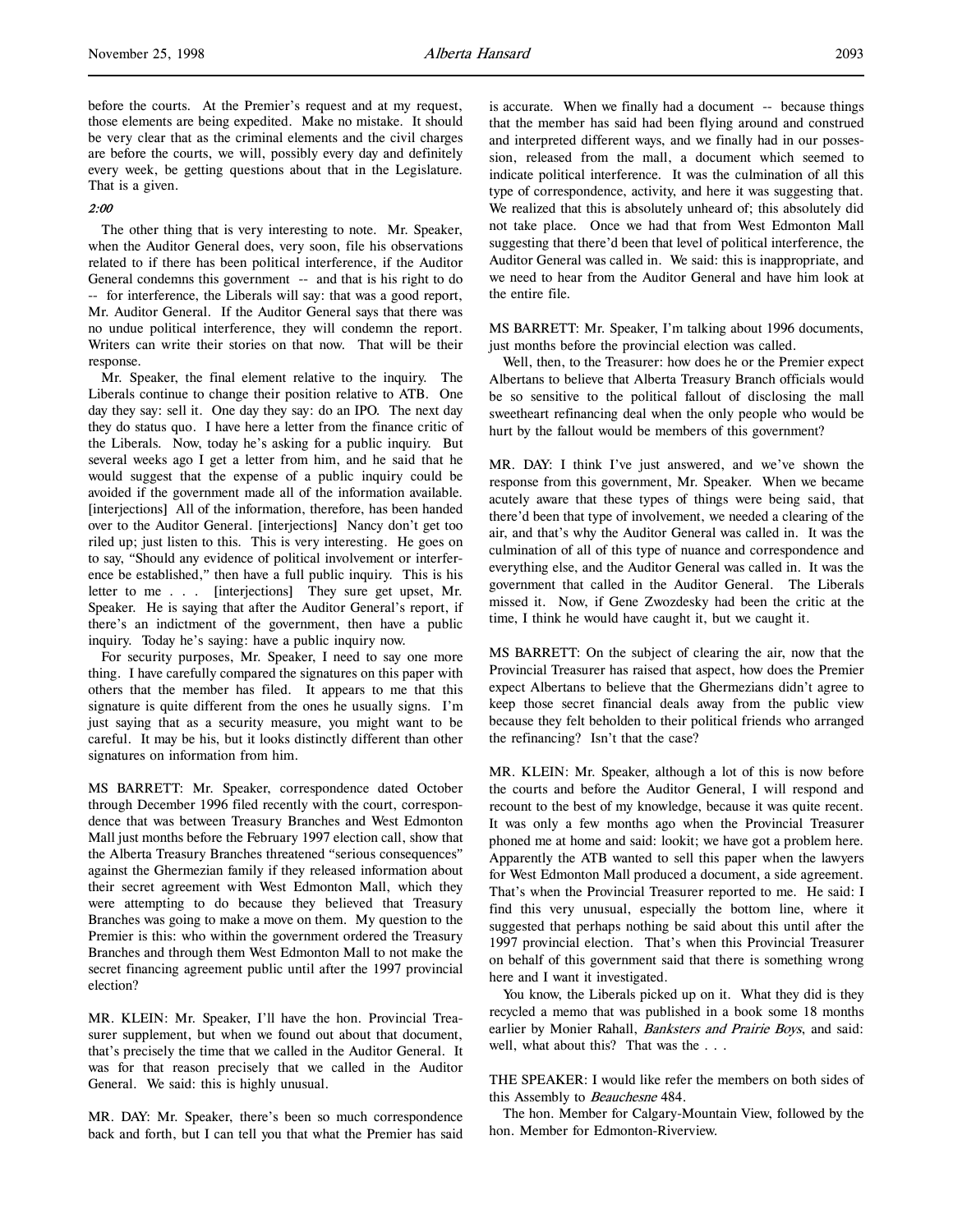# Canada Pension Plan Reform

MR. HLADY: Thank you, Mr. Speaker. The Canada pension plan is an issue that is important to all Albertans. Recently there has been a lot of talk about this country's CPP crisis. It is my understanding that the Provincial Treasurer has taken a lead role in dealing with the federal government with regards to CPP reform. My question is to the Provincial Treasurer. What is Alberta's position on CPP reform?

MR. DAY: Mr. Speaker, there has been a lot of concern from the citizens of Alberta about how the federal government has suggested that the problems and difficulties with the CPP be corrected. We have certainly heard from them. We have concerns. We have concerns related to the transfer of the cost of the CPP debt to younger Canadians, and we are very concerned about the higher contribution levels. We know that the plan has to be actuarially sound, but that higher contribution level is going to take a significant chunk out of people's hard-earned dollars.

I've presented to finance ministers and territorial ministers and to the federal minister a paper that points to Alberta's concerns but also shows the areas that we believe need to be looked into. We think there are some solutions to the problem, and we have tabled those. There's also the issue of governance of the plan itself. The plan managers should be under the same prudent investment guidelines that other plan managers are under. It should be independent; it should be arm's length. I can tell you, Mr. Speaker, that I've also shared some concern with the federal minister related to the chief actuary no longer having his position because of a discrepancy in numbers there. So we've got that on the table, and we've made the Alberta position clear on all of these issues.

MR. HLADY: Well, my first supplemental to the same minister: what has happened since Alberta presented its position to the finance ministers in June?

MR. DAY: Well, in fact that was done in June. I tabled the Alberta position. I asked for concurrence among other finance ministers and the territorial leaders and the federal minister that a working group be put together to immediately start to look at the Alberta position and look at some of the solutions. I reconfirmed in a meeting with the federal deputy of Finance in August that in fact a working committee was up and going and doing their work, and in a subsequent discussion and correspondence to the federal minister about a month ago, again related to the chief actuary no longer working on that particular file, I wanted the assurance that that wasn't going to slow down the working group that was already digging into the Alberta position. I had the assurance that the work was continuing to go ahead, and I am hopeful that early in the new year we'll get some reflection back from that working committee in terms of progress. At some point we will assess what the Alberta position will be: are they moving ahead with our suggestions, are they not, and where do we go from there?

# 2:10

MR. HLADY: To the same minister: if this commitment isn't forthcoming, would Alberta consider a different option; for instance, the Chilean approach to pension reform, which allowed individuals to move out of their pension to a mandatory RRSP program?

MR. DAY: Certainly, Mr. Speaker, the example in Chile is one

that has been looked at by governments around the world. They have a model that has been quite effective. It also has some deficiencies. It has some high administration costs. There have been some concerns with how it is administered. Chile is one example of a fund which appears at least to be actuarially sound and appears to offer to workers some hope of a decent retirement when they retire. We've looked at that model. We've also looked at others. As I said, there are some deficiencies with that particular one.

I can't honestly say that there is a plan in place. If in fact the federal and provincial committee says, "We don't want to entertain any of these initiatives that Alberta's proposing," I can't say right now that I have a plan in place that says that immediately we will do this or do that. We will have to contemplate the situation at this time. I've been getting some decent reaction back from the working committee that we may be able to make progress on some of Alberta's positions, so I'm hoping it won't come to that. We'll wait and see.

THE SPEAKER: The hon. Member for Edmonton-Riverview, followed by the hon. Member for Edmonton-Beverly-Clareview.

# UN Convention on the Rights of the Child

MRS. SLOAN: Thank you, Mr. Speaker. The UN convention on the rights of the child provides that a child has a right to the highest standard of health and medical care attainable. This government annually turns away 30 percent of disabled children, makes children wait up to a year for mental health services, and restricts the Children's Advocate to monitoring only children in care. My questions are to the Premier. What is so wrong with recognizing the rights of children?

MR. KLEIN: Well, we do recognize the rights of the children. Mr. Speaker, they don't listen. The then minister for, I think, federal and intergovernmental affairs at that particular time, Mr. Horsman, wrote the federal government and said that we would be willing participants, willing signatories to the declaration if the feds would put on a notation relative to two articles. [interjection] Well, the hon. leader of the Liberal opposition knows because she was part of it, and she supported the government's position at that particular time.

MRS. MacBETH: You know full well that I didn't support it.

MR. KLEIN: She did support it at that particular time, Mr. Speaker, because I was there.

MRS. SLOAN: What's your position today?

MR. KLEIN: Our position is today as it was then. If the federal government will put a notation on the convention relative to parental rights to as much as possible keep their children from viewing vile material, pornography -- and if they support that, then come on and say so -- and the article that talks about assembly in order that their children, their charges are not associating with bad people, with criminals.

MRS. SLOAN: Given the Premier's claim this week that Alberta law conforms to the convention, can he explain, then, why a growing number of children in this province are waiting to receive intervention programs and cannot because of underfunding and extensive waiting lists?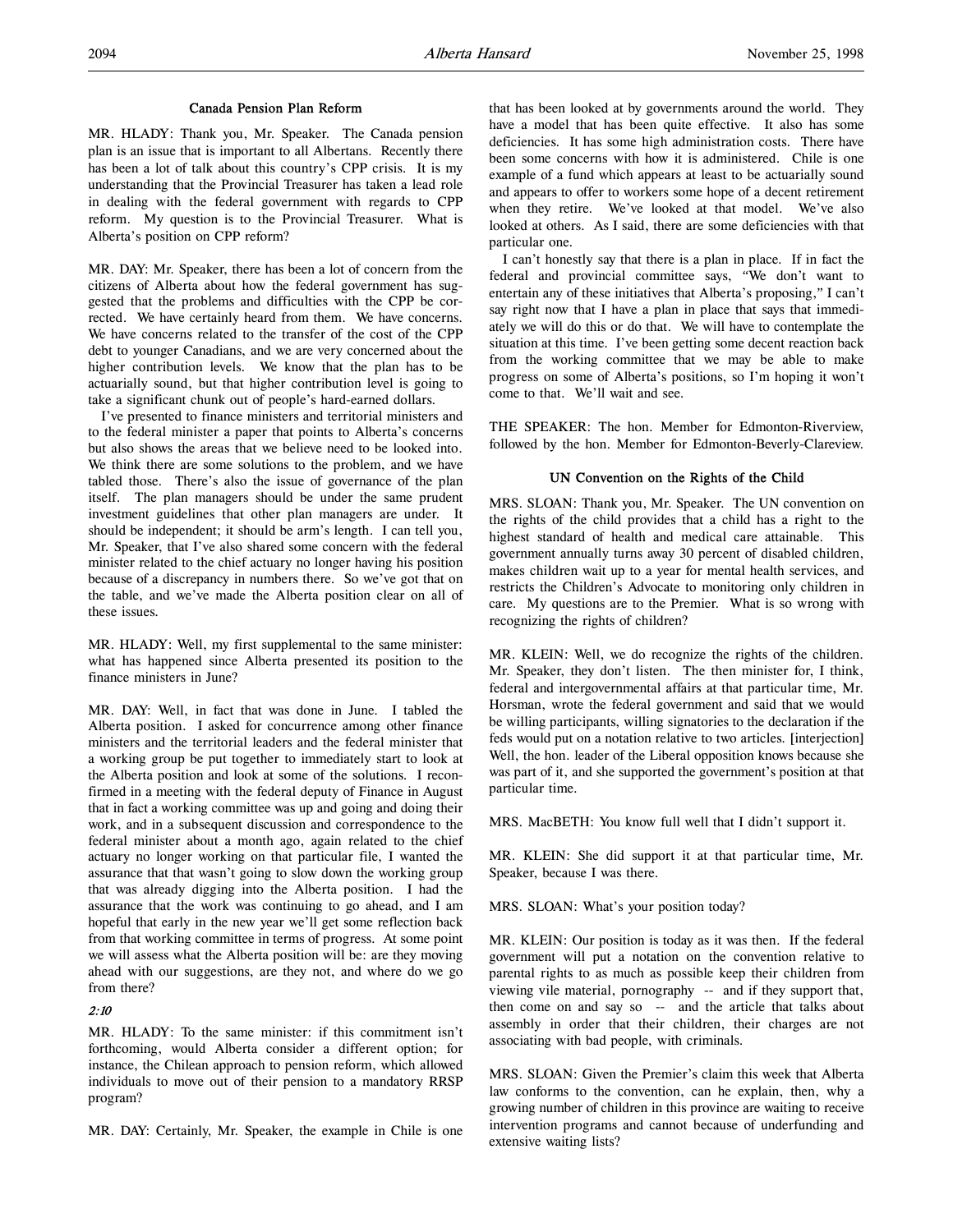MR. KLEIN: Well, Mr. Speaker, I think we have a number of ministers involved with children's services, but I will take this question under notice because I think it's very important that this hon. member be given a thorough and complete answer about exactly what this government is doing for children and for the protection of children, and it's very significant indeed.

MRS. SLOAN: Thank you, Mr. Premier, and with that report to me I would appreciate it if you could clarify the statement you made just earlier this week that children shouldn't associate with people who would influence them to do bad things. So why, then, is child welfare placing children with convicts and addicts in a single men's hostel in this city?

MR. KLEIN: Mr. Speaker, I don't believe that to be true, but the hon. Minister of Justice and the Attorney General advises that he has some information on this particular issue which he would be delighted to share with the hon. member.

MR. HAVELOCK: Yes. Thank you, Mr. Premier and Mr. Speaker. This question was actually asked some days ago, and I have since been briefed on the matter. All legislation with respect to the placement of those children was adhered to. I understood that they were segregated from that particular population. The necessary guidance and counseling was also provided for those children. The difficulty was, I understand, that there were no other placements available for those particular children. Nevertheless, they did everything they could to ensure the safety and protection of those children in that particular setting, and they therefore complied with their obligation.

THE SPEAKER: The hon. Member for Edmonton-Beverly-Clareview, followed by the hon. Member for Edmonton-Rutherford.

# Year 2000 Compliance

MR. YANKOWSKY: Thank you, Mr. Speaker. We are hearing much concern being expressed not only by doomsayers but also by very credible financial institutions regarding computers that are not 2000 compliant, also termed Y2K or computer glitch. Predictions include anything from complete power blackouts to collapse of the world economy. Alberta's Auditor General's 1997-98 report also expresses much concern regarding Alberta's state of readiness. My questions are all to the Minister of Public Works, Supply and Services. Could the minister tell this Assembly: what is the state of preparedness of this government, and can Albertans be assured that government services will continue if computers indeed do crash?

MR. WOLOSHYN: Thank you, Mr. Speaker. The government of Alberta has been very proactive on this issue. We in fact initiated a government plan back in 1996. The department of public works does have a cross-government year 2000 team that assists all departments on common issues such as vendor compliance. However, I'd like to stress that every individual government department is responsible for developing and implementing its own year 2000 plan. Every department has now reviewed their applications and systems and identified which critical areas should receive priority attention. A target date of March 31, 1999, has been established as the recommended time frame for government compliance, and we're well on our way to meeting that target date.

MR. YANKOWSKY: Thank you, Mr. Speaker. Well, that takes care of government departments, but what about government's extended stakeholders such as the health authorities and municipalities?

MR. WOLOSHYN: Mr. Speaker, each department is responsible for their own extended stakeholders, their partners, and that area is also, I believe, well under control. The Department of Health has allocated some \$130 million to health authorities specifically targeted to deal with year 2000 compliance on medical equipment. As well, as I understand it, Alberta Education is working very closely with their education partners on the year 2000 compliance, and in addition Alberta disaster services, through Transportation and Utilities, is working closely with the private sector on consequence management issues.

# 2:20

MR. YANKOWSKY: Thank you again, Mr. Speaker. My final question is: what is the state of preparedness of this province's electrical industry and financial institutions?

MR. WOLOSHYN: Mr. Speaker, as indicated by the Auditor General, our contingency planning is also another important component that's under way within government departments and with key stakeholder organizations. Each department, as part of its year 2000 contingency plan, has been requested to identify contingency plans should critical systems fail or malfunction on January 1 in the year 2000. As well -- and I think this should be of interest to the folks across the way -- a working group comprised of both private- and public-sector participants has been established by Alberta disaster services to analyze potential emergency consequences based on input from these sectors and to ensure that appropriate measures are in place to address these same consequences.

Mr. Speaker, to give you an indication of how widespread this is, I understand that Emergency Preparedness Canada, Transport Canada, National Defence, and other representatives have been invited to take part in this, as well as our local provincial utilities.

Thank you, Mr. Speaker.

THE SPEAKER: The hon. Member for Edmonton-Rutherford, followed by the hon. Member for Calgary-West.

# Slot Machines

MR. WICKMAN: Thank you, Mr. Speaker. Prior to the October VLT plebiscites the Premier denied plans for a slot machine wave, yet in the period of time from 1997 to 1998 we saw slot machines in casinos increase from 667 to 2,287. One casino in Edmonton alone is now doubling to 400 slot machines, probably more than you would see at the MGM Grand in Las Vegas. My question to the Premier: why did the Premier mislead Albertans on the escalating number of slot machines in the casinos?

MR. KLEIN: Mr. Speaker, no one was misled on this particular issue. Obviously, you know, the hon. member has been into the casinos because he's done the counts. So if they're there for all to see, I can't see how anyone has been misleading anyone. I would remind the hon. member that it was the Liberal opposition who kept saying: get those VLTs out of the bars, and put them into the casinos where they belong.

MR. WICKMAN: Mr. Speaker, my second question, again to the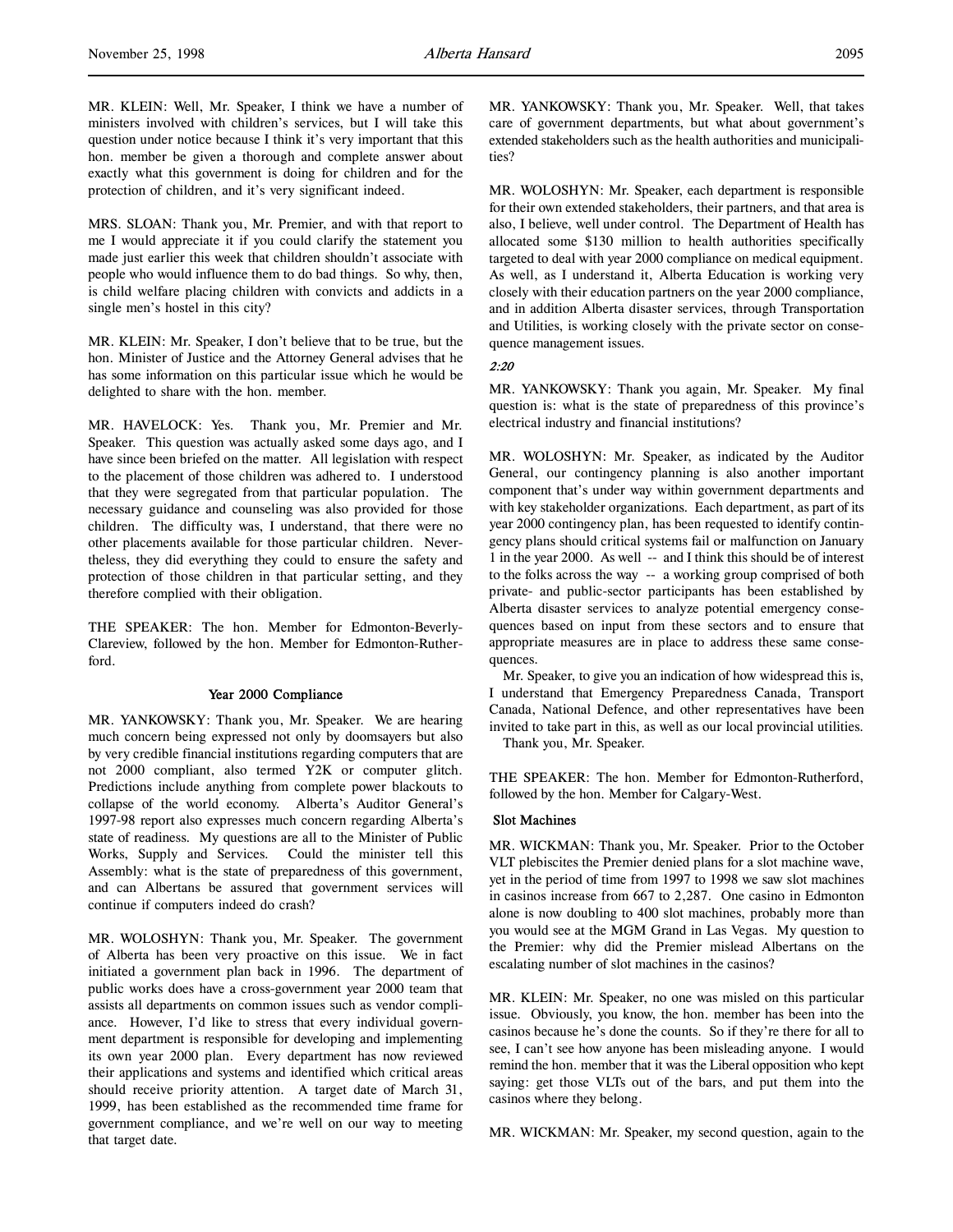Premier: why has the Premier refused to cap the number of slot machines throughout the province?

MR. KLEIN: Mr. Speaker, it has never been an issue. The issue was always VLTs in bars and lounges. I don't get any cards and letters on this issue. Perhaps if the hon. member is getting some, he could send them over.

MR. WICKMAN: Mr. Speaker, my last question, again to the Premier. Mr. Premier, tell me who's responsible for placing these slot machines in casinos: the Premier, the minister of lotteries, the gaming secretariat, or the gaming commission?

MR. KLEIN: The gaming commission, Mr. Speaker.

THE SPEAKER: The hon. Member for Calgary-West, followed by the hon. Member for Edmonton-Gold Bar.

## Seniors' Property Taxes

MS KRYCZKA: Mr. Speaker, in my government committee work with seniors, such as chair of the Seniors Advisory Council for Alberta or in my work as MLA for Calgary-West, many seniors are increasingly feeling the negative impacts of the Alberta advantage because they live on fixed incomes. Many seniors living in their own homes in older, established communities and in a city or town experiencing strong population growth, such as Calgary, cannot afford to pay the increased taxes on their property. My first question is to the Minister of Municipal Affairs. Which level or levels of government -- federal, provincial, or municipal -- has the responsibility to address this problem?

MS EVANS: Mr. Speaker, I thank the hon. Member for Calgary-West for the question. It is indeed a good question. It relates to what is happening on a North American basis. In fact, everywhere we have a seniors' population growing, we are coping with the societal implications which my hon. friend, the Community Development minister, will respond to.

Quite specifically on the taxation issue, throughout North America, assessors, courts, and governments moved to market value assessment. In this province they did it quite specifically because the municipalities of Calgary and Edmonton said that a move to market value would make assessments easier for people to understand.

We are responsible, in fact, for assessments and setting that policy at the provincial level, but at the local level taxation is a matter for the municipality. Municipalities, through the authority granted in the Municipal Government Act, have the ability to reduce the taxation, defer the taxation, and make other arrangements so that those seniors with fixed incomes, those people that are disadvantaged by the market value assessment process, do not have to experience tax increases, and there are some innovative things being done about that.

MS KRYCZKA: Thank you. Mr. Speaker, my first supplemental is to the minister of Municipal Affairs and to the Minister of Community Development, who is the minister responsible for seniors. Does this government or Municipal Affairs have any solutions or proposals to assist seniors in dealing with the rise in taxes?

MS EVANS: Mr. Speaker, in the first instance, we are examining some of the proposals that are being looked at North Americawide, some that have been suggested as good proposals. In this very city there is something that's being done that I think is highly complementary for seniors. In fact, the interest for any increase in taxes that might be attributable to market value can be deferred over a five-year period. It will not be charged, and the payment can be made by the seniors as they're able to do so. So it's one example of ways, in consultation with our department, that we're looking at things that can be done.

Other forms of relief perhaps the Minister of Community Development can comment on.

## Speaker's Ruling Question to Two Ministers

THE SPEAKER: Hon. member who raised the question, you can only raise the question to one minister at a time. You can't raise the question to two ministers at a time. If the hon. Minister of Community Development has something to supplement the answer given by the hon. Minister of Municipal Affairs, we'll accept that for a short supplemental.

# Seniors' Property Taxes (continued)

MRS. McCLELLAN: Certainly. Mr. Speaker, I would advise the member and all members who have seniors in their constituency, which I would suggest is everyone in this House -- and remember that 91 percent of seniors in this province live in their own homes or in rental accommodation. So this is a serious issue.

Aside from the areas that the hon. Minister of Municipal Affairs has pointed out, we do have a special needs program in this province, Mr. Speaker, that has proved to be very responsive to seniors. We urge seniors, particularly seniors of lower income who are faced with high property taxes, unexpected costs in that area, to apply to that program to see if there would be some relief there.

MS KRYCZKA: Thank you. Mr. Speaker, my second supplemental is to the Minister of Municipal Affairs and the Minister of Community Development, if she wishes to supplement. As the population ages in the next 12 years, the number of seniors in Alberta will double. What is the government doing to cope with more seniors proportionately, assuming they, too, will have fixed incomes?

MS EVANS: Mr. Speaker, Municipal Affairs, through the past year of consultation, has been fully cognizant of its responsibility to house those most in need, from low-income seniors to the people that have special needs. We are working in consultation with Albertans.

Mr. Speaker, over 500 delegates came to the housing symposium held in June. Thirty-six percent of those in attendance either represented or were in fact seniors. They provided many solutions that are released, in fact, in the report that I have submitted and tabled today. One of the things that we're currently reviewing is the lodge assistance program to see if we can find more ways to fund those lodge communities, those areas that management bodies are coping with in a better fashion. We're reviewing the self-contained program, and we're reviewing all aspects of our funding.

Today, speaking with the Senior Citizens Housing Association, I have committed on behalf of our government for even further review, particularly where other innovative, home-grown solutions are required.

In actual supplement to that, I would ask that the Minister of Community Development comment on the specific seniors' programs.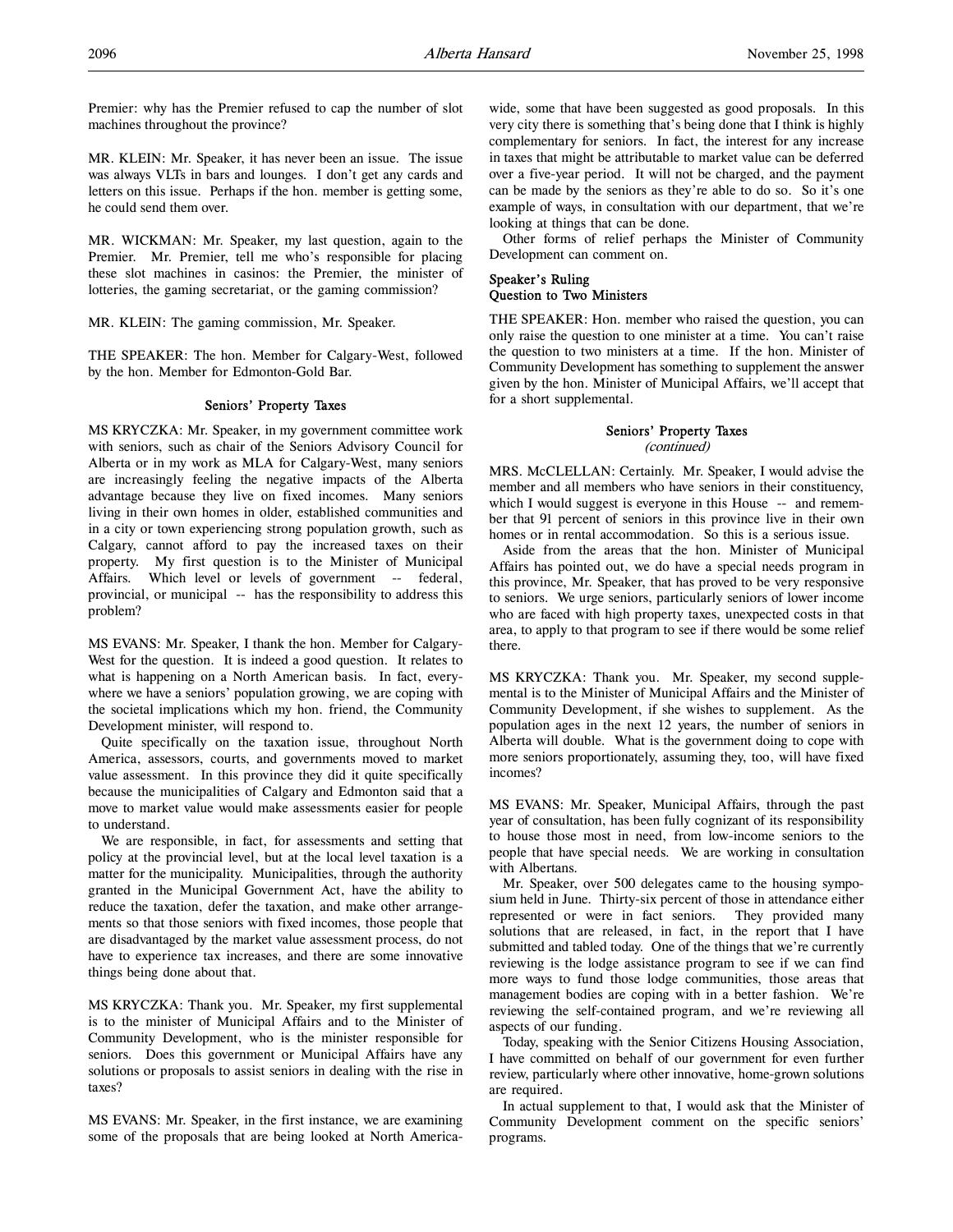MRS. McCLELLAN: Mr. Speaker, very briefly, the hon. Member for Calgary-West is chairing a very important committee which has a task set out for them to look at the impact of the increasing aging population in our province, which is by natural aging but also, I might point out, by a large in-migration to this province. Two years running this province experienced the highest in-migration of seniors of any province in Canada, and we think that's great. Obviously seniors find this an excellent place to locate and to live.

# 2:30

However, we also know that there is an impact on government policies and programs. One of the areas that I have directed the committee to explore in the short-term is the issue of housing, and we are working very closely with the Minister of Municipal Affairs in that area. We are asking that committee to look at those areas and a few others in the short-term, six months, and bring a report back to us so we can respond as quickly as possible.

On the longer term, Mr. Speaker, they will be looking at a number of issues, working with a number of seniors across the province, including Mr. Neil Reimer from the city. So if any members want to consult someone here, they certainly could talk to him. That will culminate in a seniors' symposium in the fall of 1999, with a full final report to me in the year 2000.

THE SPEAKER: The hon. Member for Edmonton-Gold Bar, followed by the hon. Member for Livingstone-Macleod.

## Pine Shake Roofing

MR. MacDONALD: Thank you, Mr. Speaker. This government and the untreated pine shake have more in common: every day there is more decay. My first question is to the Minister of Labour. Why did you tell this Assembly on Monday that a manufacturer's phone call informed you of rotting pine shakes last year, when seven years ago your department was informed that untreated pine shakes were an unacceptable building material in the Alberta Building Code? Why?

MR. SMITH: Mr. Speaker, what we said on Monday was entirely accurate, and we responded with the due dispatch that the department is noted for as a customer-focused department. We see no evidence to substantiate the facts of the member's question.

MR. MacDONALD: Mr. Speaker, at the hon. minister's convenience, tomorrow I will table documents contrary to that.

My second question is also to the minister: why did your department ignore this warning, costing 30,000 hardworking Alberta homeowners up to \$10,000 each in replacement and repair costs? Why?

MR. SMITH: Mr. Speaker, I think the details of *Hansard* and the answer Monday and the answer today are more than a complete answer to the member's question.

MR. MacDONALD: Thank you. My third question is also to the hon. minister. Why has the minister, if we're going to get to the bottom of this problem across the province, not returned phone calls from the pine shake consumer action group located in St. Albert? They have been promised a consultation with you, a second visit with you and your department officials, and you have not even returned their calls. Why not?

MR. SMITH: Mr. Speaker, finally the member gets to the issue

when he says: why have you not returned phone calls? We've met with that action group. We outlined the rigorous amount of research that was being done on the code. We've talked about what's been happening throughout the long-term process of the ability for the Department of Labour to examine this issue when it needed to be examined.

Mr. Speaker, what I find very interesting is when the member makes the allegations -- and I guess he talks about tablings tomorrow, tablings in days subsequent, and tablings in days before -- he's tabling, in fact, information that has been put out in the Department of Labour, in the library. There's over 1,300 pages of information that not only does the member have the ability to examine, go through, be able to make phone calls, be able to table documents, but also that information has been spent very carefully in a meeting that was held in the Department of Labour, a meeting that lasted well over two hours, with an important group of concerned constituents, and something that's been worked on very hard and diligently by a member from St. Albert.

What we find is that that is not the only group we're working with. I would invite the member to go and check again all the information that sits on the records in the Department of Labour but also to check the web site, because all the information that we have available, we are making available to consumer groups, to members of the Legislature, to manufacturers, to warrantees. This is an important subject. It's an important subject to Edmonton constituencies, but it's an important subject to us at the Department of Labour as well.

THE SPEAKER: In 30 seconds, hon. members, we'll proceed with recognizing the first hon. member for Recognitions, and that will be the hon. Member for St. Albert.

# Recognitions

THE SPEAKER: Hon. members, we'll proceed on this basis. First of all the hon. Member for St. Albert, followed by the hon. Member for Edmonton-Centre, then the hon. Member for Edmonton-Mill Creek, then the hon. Member for Edmonton-Highlands, then the hon. Member for Livingstone-MacLeod, then the hon. Member for Edmonton-Glenora, then the hon. Member for Calgary-Currie.

# Pinnacle Awards

MRS. O'NEILL: Mr. Speaker, on November 18, 1998, it was my honour to attend the Pinnacle awards presentations at the Macdonald hotel in Edmonton. The Pinnacle awards recognize entrepreneurial excellence and were introduced in northern Alberta in 1992 by the law firm Fraser Milner. Each year a selection panel of business leaders from the Edmonton area selects up to five Pinnacle winners.

Today I'm pleased to note the following recipients: Mike Duff of the Design Group Staffing Services Inc., Richard Buxton and Garry Dickieson from Black Cat Blades Ltd., Ed Bean of Crystal Glass Canada Ltd., Sandy and Ron Pearson of Century Sales & Service Limited., and Marv Holland of Marv Holland Industries. My congratulations to all who saw their vision become a reality through their entrepreneurial skills and the development of their companies.

Thank you.

THE SPEAKER: The hon. Member for Edmonton-Centre.

# Candas Jane Dorsey

MS BLAKEMAN: Thank you, Mr. Speaker. The YWCA's 12th Annual Tribute to Women of Distinction Dinner last June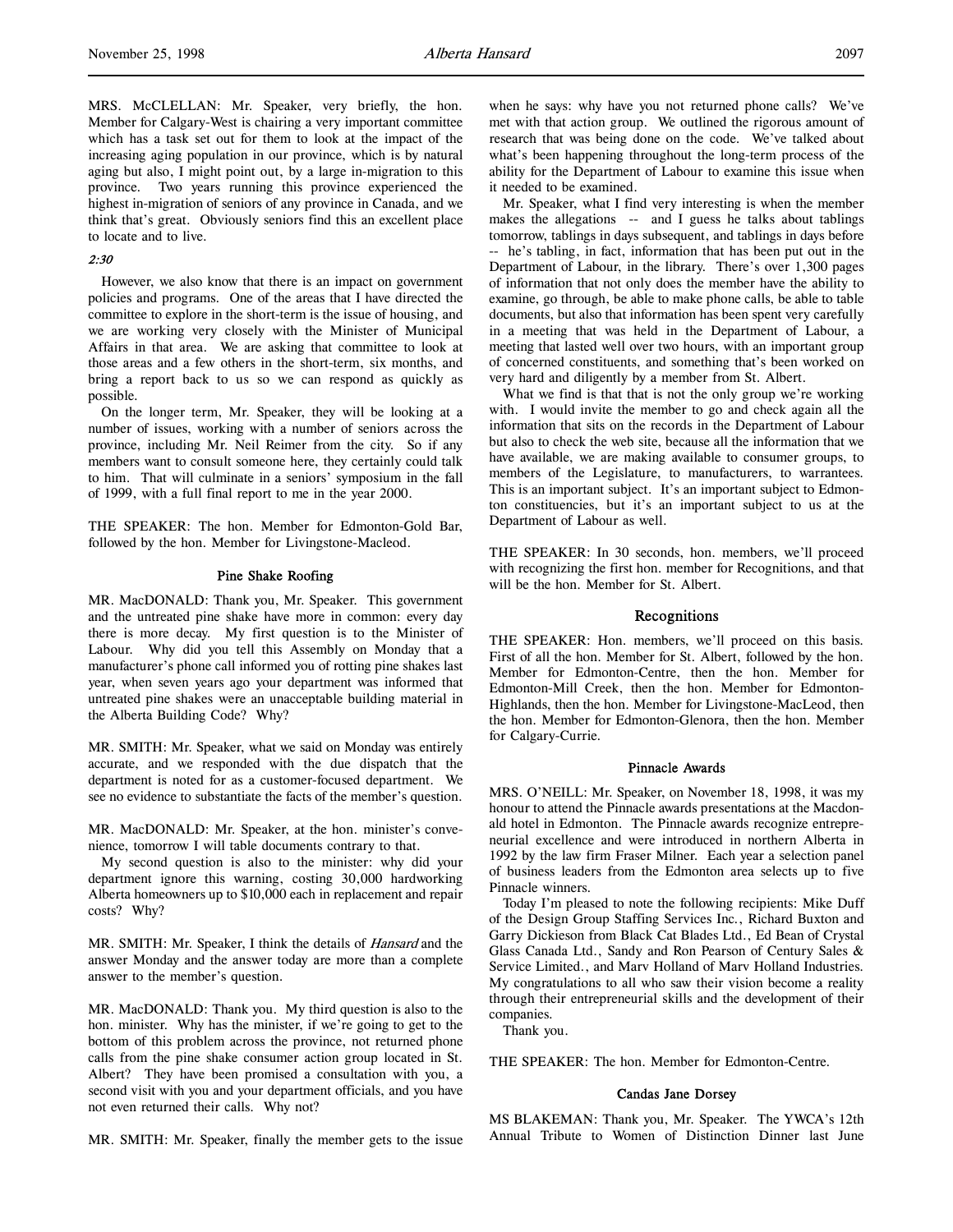Candas Jane Dorsey is a prize-winning novelist and poet. She is also the publisher and managing editor of Tesseract Books and River Books, two Edmonton-based publishing companies. Candas nurtures new talent through writing workshops and has helped organize established writers. She's a founding member of the Writers' Guild of Alberta and has been actively involved with the Writers' Association of Canada and SF Canada, an organization for writers of speculative fiction.

I'm proud to have known Candas for many years. I ask members of the Legislature to join with me in our heartfelt congratulations. Well done, Candas.

THE SPEAKER: The hon. Member for Edmonton-Mill Creek.

# Northern Alberta Aquatic Rescue Society

MR. ZWOZDESKY: Mr. Speaker, I rise to recognize the Northern Alberta Aquatic Rescue Society, NAARS, which was founded in 1994 and is headquartered in my area. Members of NAARS are volunteers who are highly trained in search and rescue missions in aquatic environments. They are the only mobile aquatic emergency water rescue team serving the area from Red Deer north in our province.

Their first official response was to help the Edmonton police department in the case of the missing boy, Hisaya Okumiya, who was later found drowned in the Mill Creek ravine in 1995. They've been involved in many missions since then in Mere Lake, Buck Lake, Cold Lake, Grist Lake, Wizard Lake, the North Saskatchewan River, and many other places across the province. Last month I attended one of their fund-raising functions, and I had the great pleasure of meeting many of the outstanding volunteer citizens who comprise NAARS. Today I feel honoured to recognize them and to thank them on behalf of all Albertans for the courageous and effective work they do. Thank you, Cliff Bergunde, president, and friends Diana Ungarian, Kim Torrance, and the many others involved with NAARS. You are an integral part of the Alberta Disaster Services, RCMP detachments, and the Edmonton Police Service, and we wish you continued success in all of your endeavours.

THE SPEAKER: The hon. Member for Edmonton-Highlands.

# 2:40 Alberta Medicare Coalition

MS BARRETT: Thank you. Mr. Speaker, today I'd like to recognize a very large group of Albertans who have been working extremely hard over the last few months to ensure that the voices of people who want our hospitals to remain public have been heard by this Assembly. It's a group with members provincewide who cross political boundaries, all of whom have spent countless volunteer hours to educate and inform themselves, their friends and neighbours, and members of the public. I'm speaking of the Alberta Medicare Coalition. The coalition has ensured that both sides of the debate about private, for-profit hospitals have been raised with the public and with all of us as MLAs. I congratulate this group for its hard work and dedication to the political process and the democratic process.

THE SPEAKER: The hon. Member for Livingstone-Macleod.

## Pacific Northwest Economic Region

MR. COUTTS: Thank you, Mr. Speaker. I'd just like to take a moment and recognize a very unique organization and the people that work within it. Sometimes politicians are noted for being contrary to one another and not working together very well, but the Pacific Northwest Economic Region, of which I'm the president, this weekend had a working group on tourism in Victoria. We had legislators from the political parties of the Republicans and the Democrats all working together with the private sector in their states, and we had a situation where the hon. minister of tourism from British Columbia, Ian Waddell, and our minister for tourism here in Alberta, Pat Nelson, were making presentations and doing it in a unified way. We had the private sector from Washington and British Columbia working together. I've got to say that from the Alberta side we had a situation where the hon. Member for Calgary-East could not make a particular event and the Member for Edmonton-Meadowlark filled in to set the stage for a wonderful conference.

Thank you very much.

THE SPEAKER: The hon. Member for Edmonton-Glenora.

#### Telus Mobility

MR. SAPERS: Thanks, Mr. Speaker. Recently the National Quality Institute announced its awards, and one of the recipients was Telus Mobility. Telus Mobility was a trophy recipient in the area of quality for a large service organization. Telus Mobility has distinguished itself as a leader with an unsurpassed commitment to customer service in an ongoing quest for continuing improvement. With the highest market penetration rate in Canada Telus Mobility serves more than 450,000 cellular users in Alberta. A wholly owned subsidiary of Telus Corporation, which is Canada's third largest telecommunications company and growing, Telus Mobility has more than 700 employees and provides a full range of wireless telecommunication services and products.

Since a leadership team devised the mobility business model in 1991, there is an ongoing effort to extend shared beliefs around the company's five major drivers of business success, those being customers, employees, partners, continuous improvement, and shareholder value. Without a doubt, Telus Mobility hears the voice of its customer. The organization enlists an independent agency to conduct weekly customer surveys to determine the needs and the current levels of satisfaction. My congratulations to Telus Mobility.

THE SPEAKER: The hon. Member for Calgary-Currie.

## Mount Royal College Applied Degree Program

MRS. BURGENER: Thank you, Mr. Speaker. I'd like to take the opportunity to make a few brief statements about Mount Royal College in my constituency, specifically the department of social services, Faculty of Community and Health Studies. The department has been at work over several months integrating and developing an application for an applied degree model, and that is something under consideration by this government, but I did feel it was appropriate to talk about it not so much in the success of its proposal but in the need to integrate our postsecondary training programs with some of the larger social issues that we deal with.

This unique and innovative interdisciplinary curriculum combines theoretical and practical knowledge of children, family, and community development with assessment, planning, imple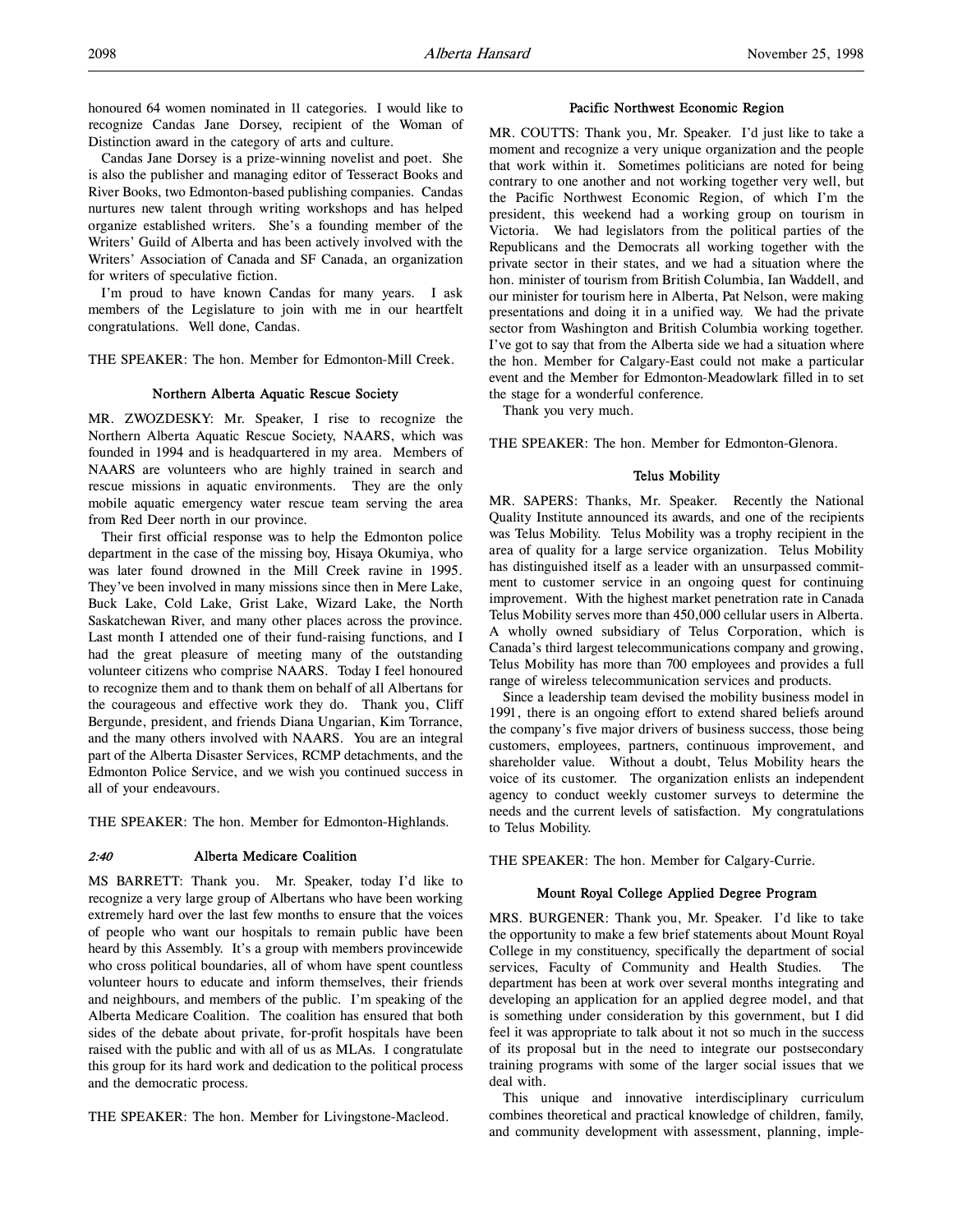menting, and evaluating cost in human effectiveness programs. It draws on the disciplines of psychology, early childhood education, community rehabilitation, social work, child and youth care, health studies, and business.

Mr. Speaker, I bring this to your attention because in order to successfully implement the initiative of children's services, we need qualified and educated leaders in the field of child care. On behalf of Mount Royal I present this to you.

THE SPEAKER: On a purported point of order, the hon. Leader of the Official Opposition. Citation, please.

# Point of Order Allegations against Members

MRS. MacBETH: Yes. Mr. Speaker, I would cite Standing Order 23(h).

My point of order is that I fully expect the government to use my public record to try and score whatever political points they can. That's a given; public record is public record. I'm happy to stand by my record. What I certainly didn't expect them to do was breach parliamentary precedent and start talking about records of discussions that were held in cabinet. My concern is that if the Premier wants to talk about cabinet discussions and positions that various ministers took at the time, then perhaps he would like to open himself out to the discussions on the Alberta Treasury Branches mall refinancing for West Edmonton Mall as part of cabinet confidentiality as well.

THE SPEAKER: The hon. Deputy Government House Leader on this point.

MR. HANCOCK: Well, Mr. Speaker, I can understand the sensitivity that the hon. Leader of the Opposition has to the fact that many of the positions that she was taking when she was part of the government and served on government benches are a matter of public record and that she's being reminded from time to time of those discussions.

Clearly the positions that she's taking, what the Premier was alluding to in question period today, are decisions that are being made and positions that she took as a member of government. If she didn't agree with those positions as a member of government, she obviously would have stepped aside and said she didn't agree and resigned at that time. Instead, it took her some period of time to leave government. So I don't think there was anything in question period where the Premier was referring to decisions made in cabinet that were cabinet decisions. He was referring to decisions that were made as a member of government, and she obviously supported those decisions because she remained a member of government after those decisions were made.

THE SPEAKER: Well, I would refer hon. members to Beauchesne 480(2):

Reference to debates of the current session is discouraged even if such reference is relevant, as it tends to re-open matters already decided. The same result is often obtained by indirect methods. Direct reference is permitted, however, when a Member wishes to complain of something said or to clear up misrepresentation or make a personal explanation, but only such of the previous speech should be brought up as is necessary for such purposes.

So in listening very clearly to the arguments made the by Leader of the Official Opposition, it would seem to me that the focus should have been on "to clear up misrepresentation or make a personal explanation."

One would also like to draw to the attention of all hon. members *Beauchesne* 494, which is probably the most interesting of all the statements in Beauchesne:

It has been formally ruled by Speakers that statements by Members respecting themselves and particularly within their own knowledge must be accepted. It is not unparliamentary temperately to criticize statements made by Members as being contrary to the facts; but no imputation of intentional falsehood is permissible. On rare occasions this may result in the House having to accept two contradictory accounts of the same incident.

And that's where the chair finds himself at this point.

Before moving on to Orders of the Day, might we have the indulgence of the House to call on two members for introductions?

head: Introduction of Guests (reversion)

THE SPEAKER: First of all, the Minister of Labour.

MR. SMITH: Thank you, Mr. Speaker. I'd like now to invite the House to give a warm welcome and recognize the presence of Ms Val Benoit and a number of members and friends that she has from a group that is of the acronym of DWAG. This is the Disenfranchised Widows Action Group, Alberta chapter. I would ask them to rise at this time and receive the warm welcome of the Assembly and thank them for being here today.

THE SPEAKER: The hon. Member for Edmonton-Centre.

MS BLAKEMAN: Thank you, Mr. Speaker. I have often spoken of how fortunate and honoured I am to have so many senior citizens living in the constituency of Edmonton-Centre. We're joined here today in the public gallery by one of those senior citizens, a very special woman to me. She's given me a great deal of support and volunteers on a regular basis several days a week in my constituency office. I would ask Ms Doe McAnulty to please rise and accept the warm and traditional welcome of the Assembly.

Thank you.

head: Orders of the Day 2:50

head: Written Questions

MRS. NELSON: Mr. Speaker, I move that written questions appearing on today's Order Paper stand and retain their places with the exception of Written Question 97.

[Motion carried]

## Private Schools Funding Task Force

Q97. Dr. Massey moved that the following question be accepted: Of the 12,000 written submissions, E-mails, and records of telephone calls to the Private Schools Funding Task Force, established in 1997, what was the breakdown of the numbers of those who made submissions in favour of increasing funding, those opposed to increasing funding, and those who were neutral on the issue?

THE SPEAKER: The hon. Member for Edmonton-Mill Woods.

DR. MASSEY: Thank you, Mr. Speaker. Speaking to the request, the recommendations and the government's action on the recommendations of the Private Schools Funding Task Force remain a thorn in the side of many public school supporters. Many of those who attended meetings across the province have remained upset in terms of the outcome of those deliberations.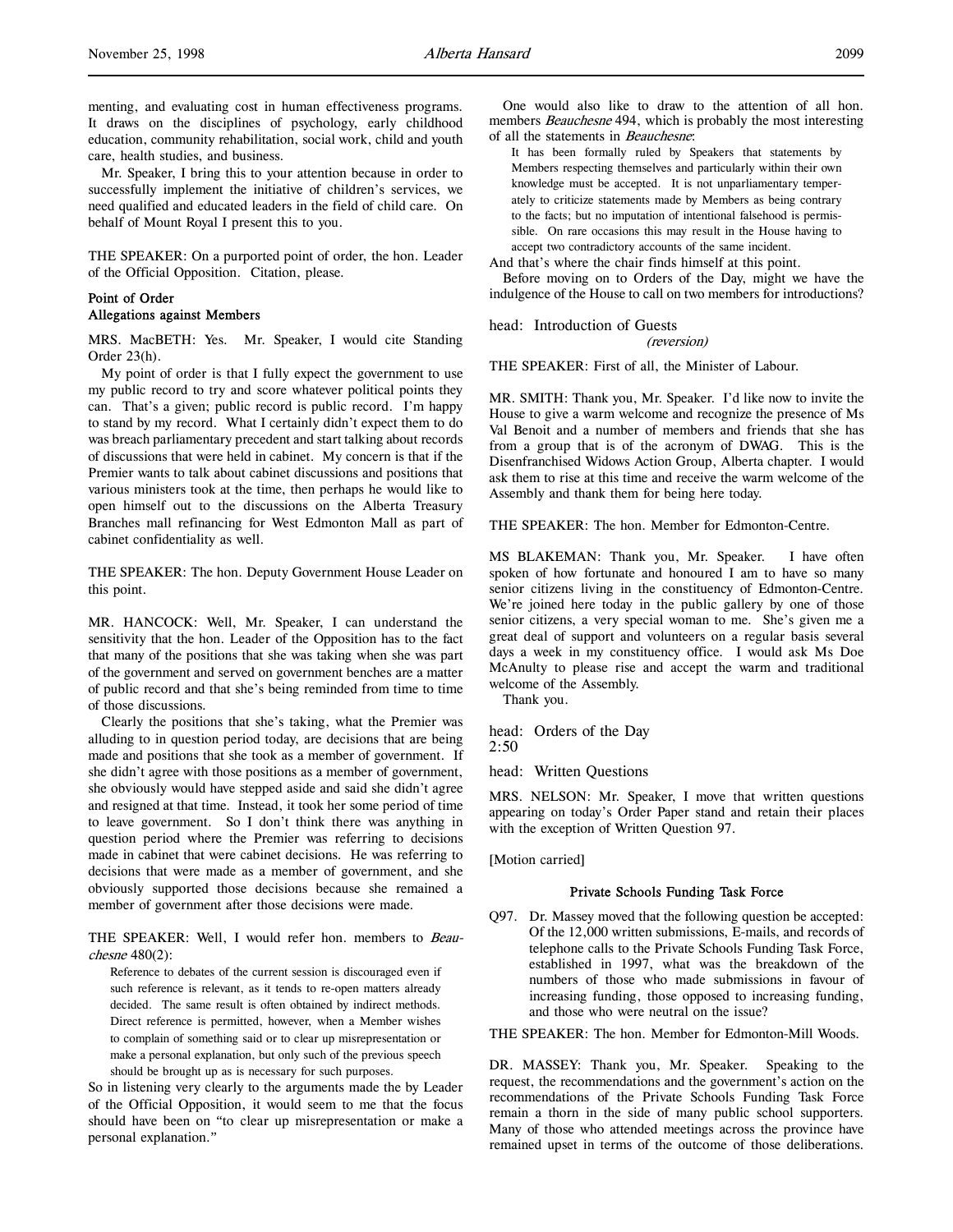We look at some of the recommendations and the analysis that the government provided us in the work by Praxis Inc. and find some discrepancies, so the analysis is one that we would like to have a chance to examine.

Thank you.

MR. MAR: Mr. Speaker, I will accept Written Question 97.

THE SPEAKER: The hon. Member for Edmonton-Mill Woods to close debate.

DR. MASSEY: Thank you, Mr. Speaker, and we thank the minister for accepting that question.

[Motion carried]

head: Motions for Returns

MRS. NELSON: Mr. Speaker, I move that motions for returns appearing on today's Order Paper stand and retain their places with the exception of Motion for a Return 98.

#### [Motion carried]

## Private Schools Funding Task Force

M98. Dr. Massey moved that an order of the Assembly do issue for a return showing copies of the 12,000 written submissions, E-mails, and records of telephone calls to the Private Schools Funding Task Force, established in 1997.

THE SPEAKER: The hon. Member for Edmonton-Mill Woods.

DR. MASSEY: Thank you, Mr. Speaker. Again, making comments about our concern for the seeming discrepancy between the recommendations that appeared in the Private Schools Funding Task Force and the input from Albertans, we would like a chance to look at those materials. I guess one of the concerns we have is exactly what was included. For instance, do the petitions that the task force examined include the petitions that were filed in this Assembly, or were they only the ones that were directed to the task force itself? We realize in making this request that there is a great deal of material involved and that there are considerable costs in trying to assemble that in the form that the motion requests, and we would be amenable to working with the department to be allowed to examine the originals without requiring all the copying that this motion would imply.

Again, if I can go back to our major concern, we find that the interpreting of the raw material -- the questionnaires, the petitions, the letters, the E-mails -- was directed by the Private Schools Funding Task Force and that even though the work was done by a consulting firm, there seems to be some discrepancy in terms of what eventually appeared as recommendations in the task force report and the materials that we understood had been submitted to them. The reporting provided to us by the ministry does not do much to allay the concerns that we have. So I would ask that this motion be approved.

Thank you.

MR. MAR: Mr. Speaker, the Private Schools Funding Task Force consulted extensively. That consultation included over 12,000 written submissions done by workbook, letter, and petition. Motion for a Return 98 has asked for copies of all of these submissions plus copies of E-mail and phone records.

Mr. Speaker, those people who called or sent E-mails were mailed a workbook, so those are included among the written submissions. I refer to Beauchesne 446, which sets out the criteria by which papers or documents are exempt from production. Subsection (g) clearly identifies: "Papers of a voluminous character or which would require an inordinate cost or length of time to prepare." Albertans submitted more than 9,000 copies of the eight-page workbook. That would represent 60,000 pages of material on top of the time and cost to remove the personal information from the material to protect the privacy of all respondents under FOIP legislation. The responses are available in an electronic format, but we would still face the daunting task and cost of removing personal information. Therefore, I propose the rejection of this motion for a return.

However, this government does want to be of assistance with respect to the request of the member. As I indicated this past March, if the Member for Edmonton-Mill Woods could identify what specific facts he wished to verify, we may be able to extract and provide that data at a more reasonable cost to the taxpayer.

MR. DICKSON: Mr. Speaker, just an observation in listening to the comment of the Minister of Education, who clearly is trying to be helpful. I am on a select special committee dealing with the statutorily mandated three-year review of the Freedom of Information and Protection of Privacy Act. One of the issues is whether that act should be extended to cover private schools. It was interesting to me that nobody made a submission, that I can recall of the 110-odd submissions we received, from a private school in terms of whether they should be covered by FOIP or not.

What was interesting was that when as a committee we started discussing that, one of the members of that committee also happened to have been the chairman of the Private Schools Funding Task Force. Reference was made to a number of submissions in that task force consultation in terms of whether private schools should be subject or not to the freedom of information legislation. It's an interesting proposition, because many of us thought that that task force was only dealing with funding. We hadn't realized it was dealing with a whole range of other education issues. Then what happens is that this other process, this all-party panel, ends up having to sort of incorporate by reference things that members of the FOIP panel have never been able to see, have not been able to access. So I raise that as a concern.

I'm sensitive to both the privacy issues by people who had responded and the voluminous nature of the material, but I'd invite the Minister of Education to consider that for purposes certainly of the select special committee's work it would be very helpful if at least there could be some analysis done in terms of the number of people who commented on that and maybe some samples of the comments made, Mr. Minister, without attribution to individual Albertans so that those of us on the committee would have a better sense, because most of us were not on that government-only Private Schools Funding Task Force.

So I raise that simply as yet another consideration as to why these kinds of submissions, which have then become a part of government policy and in fact are having sort of a leverage effect in other areas -- there's a real concern to the extent that none of this can be adequately accessed.

Thanks, Mr. Speaker.

#### 3:00

THE SPEAKER: The hon. Member for Edmonton-Mill Woods to close the debate.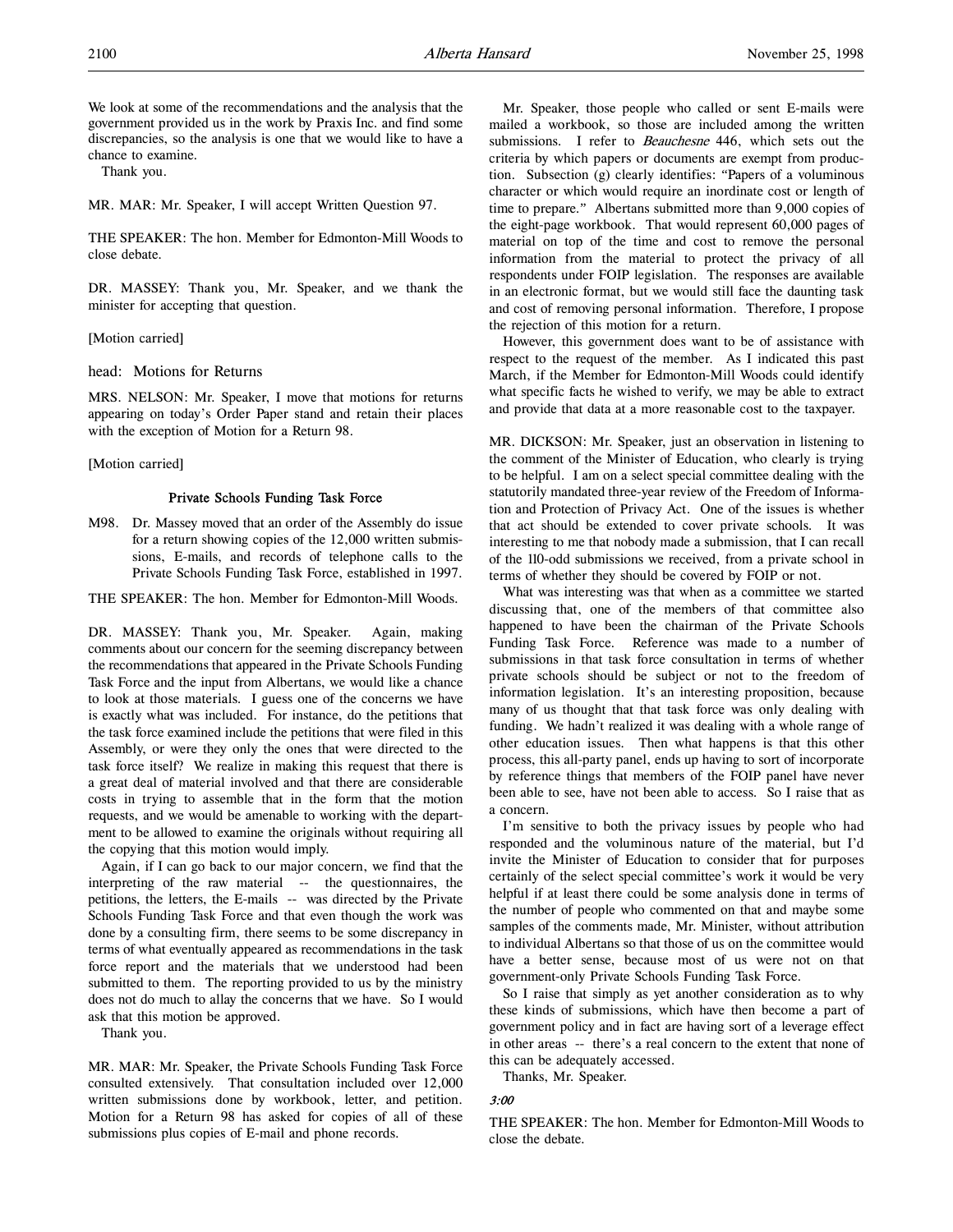DR. MASSEY: Thank you, Mr. Speaker. I thank the minister for his offer, and we will follow up.

My colleague has just mentioned some confirmation that would have led to the government's position on the freedom of information act. We had other questions, and I mentioned a couple of them. One was that we would like to be able to trace back the recommendation to increase funding by 20 percent, how that particular number was arrived at from the data. We would like to find exactly where the strength and the support came from for private schools being able to continue to select students and turn others away. We have a list of questions that we will follow up, and I again thank the minister for his offer.

[Motion lost]

head: Public Bills and Orders Other than head: Government Bills and Orders head: Third Reading

#### Bill 215

# Highway Traffic Amendment Act, 1998

THE SPEAKER: The hon. Member for Redwater.

MR. BRODA: Thank you, Mr. Speaker. It is a pleasure for me to rise today to speak to third reading of Bill 215. I would like to take this opportunity to thank all of my colleagues for sharing their views on the use of red-light enforcement devices. Over the course of the last year there has been an increased awareness of the use of red-light cameras. With the pilot projects being set up in Sherwood Park and Edmonton, we have seen that the cameras are highly effective in curbing the number of red-light violations. These test projects have already served to protect and save the lives of both the motorists and pedestrians. They have allowed the police officers to focus on other areas of crime control that need their attention, and they have caused motorists to be more aware and responsible for their actions.

## [Mrs. Gordon in the chair]

There are a couple of points on the use of these red-light cameras that I would like to clarify. Throughout the debate in this Chamber and in discussions with my constituents and other members of the public a number of questions have arisen, and I think it is important to take the time to provide some answers. I would like, first, to address the question of what happens if you slide through an intersection during poor winter-driving conditions. Madam Speaker, motorists should know to alter their driving behaviour and the speed of their vehicle during poor winter-driving conditions. These precautionary measures would serve to prevent them from sliding into the intersection on a red light.

I would like to point out that the red-light camera takes two images. The first picture is taken at the crosswalk stop bar. The second picture is taken when the vehicle is approximately halfway through the intersection. The second photo is based on a time/distance calculation. When viewing the second picture of the vehicle in the intersection, it will be determined if there was an actual violation by, number one, the speed of the vehicle; two, the position of the vehicle in the intersection based on a time/distance calculation; and three, if the brake lights are not on. Madam Speaker, I should also emphasize that a quality-control check is completed on each violation by three individuals, including a police officer, to verify that a violation has in fact occurred.

One of the other most common questions I've had is: what would happen if you were in an intersection, turning left on a

yellow light, and the traffic light turned red? Red-light cameras are set not only so that those vehicles that enter an intersection after the light has turned red are photographed. Drivers who enter on a yellow and find themselves in the intersection when the light changes red are not photographed. The technology is intended to capture vehicles driven by motorists who intentionally enter an intersection well after the signal has turned red.

Lastly, Madam Speaker, I would like to clarify that the photographs taken by these cameras are in fact reviewed before motorists are sent a ticket through the mail. In Edmonton a trained police officer along with two other trained individuals review every picture to verify the information and ensure that the vehicle has clearly gone through a red light.

Madam Speaker, there's one other comment I would like to make in regard to the history of red-light cameras. It was mentioned by the Member for Calgary-Buffalo in a debate over the amendment.

Because this is a relatively new technology with a relatively new application proposed here -- namely, monitoring people running red lights -- I think this is not an appropriate case to allow this shortcut to allow affidavit evidence.

Well, I would like to point out that red-light enforcement devices have in fact been used since 1968 and that photoradar has been used since 1958. Over this significant period of time photo enforcement has been proven to be an accurate, reliable, and effective traffic safety tool. Madam Speaker, photographic detection devices have been and are being used in over 45 countries worldwide, including Australia, Austria, Belgium, Germany, Israel, the Netherlands, Taiwan, Singapore, South Africa, Switzerland, the United Kingdom, and 11 states in the United States. There are over 2,500 red-light cameras in operation around the world.

Having answered these questions and clarified these points, I would end by reiterating some of the statements I made upon introduction of this bill. One life lost as a result of a senseless and preventable accident is one too many. I have said many times to those with whom I have had this discussion that this bill, Bill 215, is about safety and prevention on Alberta's streets. It is about the effectiveness of the technology available and the efficient use of our police forces. With that said, I would like to encourage members in this Assembly to support Bill 215 in its final stage of debate before this House.

At this point, Madam Speaker, I wish to adjourn debate. Thank you.

THE ACTING SPEAKER: Having heard the motion by the hon. Member for Redwater, does the Assembly agree with the motion?

SOME HON. MEMBERS: Agreed.

THE ACTING SPEAKER: Opposed?

SOME HON. MEMBERS: No.

THE ACTING SPEAKER: Carried.

head: Public Bills and Orders Other than<br>head: Government Bills and Order Government Bills and Orders head: Second Reading

## Bill 216 Citizen's Initiative Act

[Debate adjourned November 24: Mrs. Forsyth speaking]

THE ACTING SPEAKER: The hon. Member for Calgary-Fish Creek.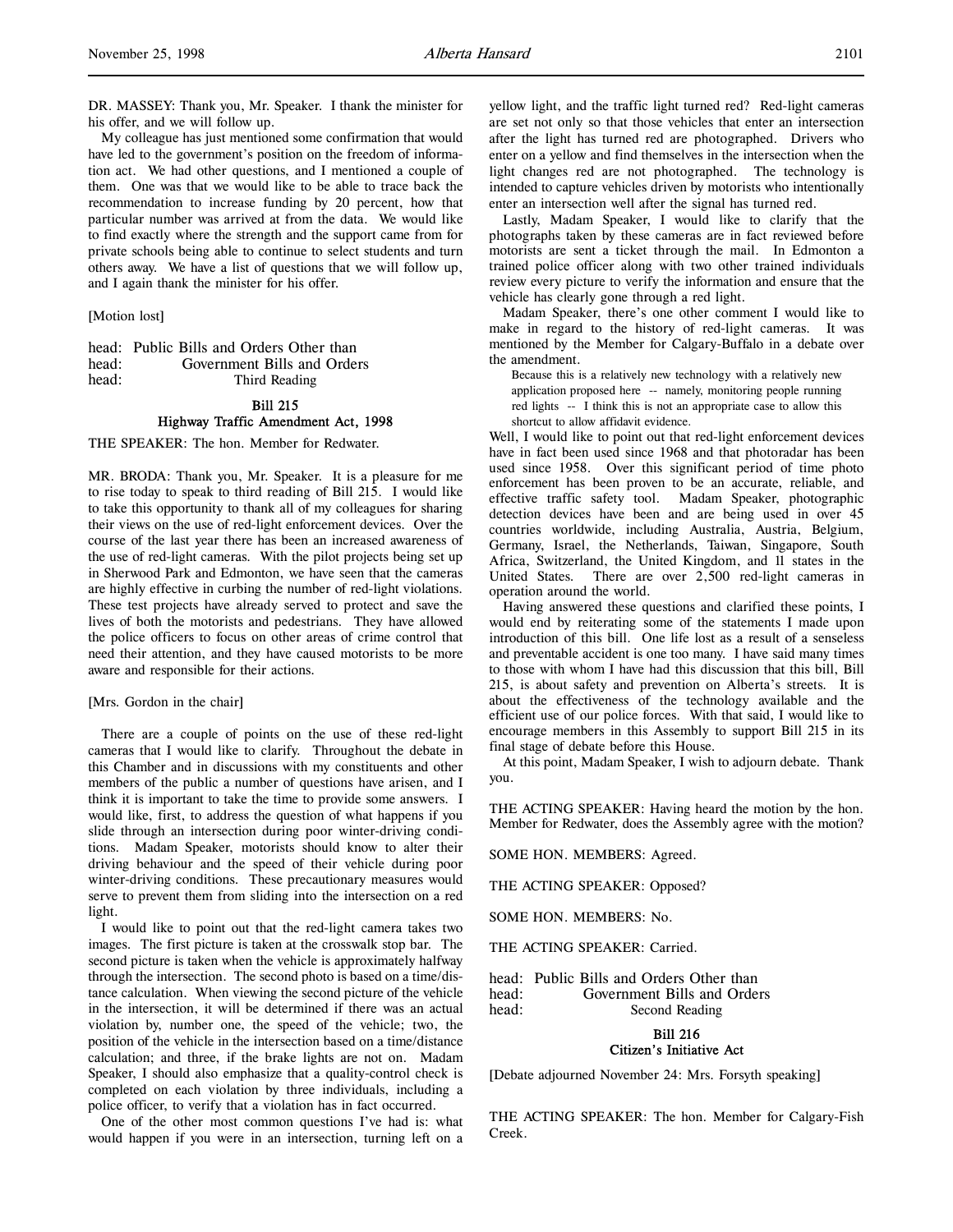## 3:10

MRS. FORSYTH: Well, thanks, Madam Speaker. I'd like to continue from where I left off yesterday.

The people of Alberta are fortunate to have a government which provides for this through its consultation. Bill 216 would only serve to enhance that sentiment. This bill is very much consistent with the policy of openness and accountability and would, again, serve to enhance public confidence in the political system by limiting the ability of interest groups to dominate the initiation process through limits on spending. Bill 216 allows politicians to get a clear sense of direction directly from the elector and not filtered through interest groups.

I understand that there are some concerns about Bill 216, which I would like to take a moment to address. One of the most commonly heard concerns about this sort of legislation is the possibility of initiatives forcing the hands of the Legislature. This certainly is a valid concern as the supremacy of the Legislature is an important part of our political system. Indeed, to violate the rights of the Legislature is unconstitutional. Fortunately, such concerns are not relevant in this instance.

There is no constitutional flaw in Bill 216 as there was with, for example, Manitoba's Initiative and Referendum Act, which was repealed earlier in the century. Madam Speaker, the Initiative and Referendum Act allowed for citizens' initiatives to be brought forward by the electors. Signatures of not less than 8 percent of the number of votes cast in the last election were required on a petition in order to propose a law. Unless this proposal was enacted, it would then have to go to a direct vote at the next general election. Again, the proposal could not be outside the jurisdiction of the province, nor could it be a measure of appropriateness. This act was eventually challenged in the courts. In 1937 the Judicial Committee of the Privy Council in London, which at that time was the highest judicial authority in Canada, overturned the law because it encroached on the powers of the Lieutenant Governor.

However, this is not the case at all with Bill 216. The integrity of the Legislature is upheld with the legislation. The results of the initiative election are not binding on the government. If it is successful, the government need only introduce a bill as per the initiative. That is where the government obligation ends. There is no provision stating that the government must pass the bill; it need only be introduced and put on the Order Paper. Beyond that, MLAs can vote for or against it according to the wishes of their constituents. The important points to remember are that citizens have the ability to propose the issue and that there is no requirement for the Legislature to pass this bill.

Another concern I've heard is that majorities may attempt to undermine the rights of minorities. This is also an important concern but, again, unfounded with respect to Bill 216. First, for an initiative election to be successful, broad support is needed from across the province by 60 percent of all Albertans and by no less than 60 percent of Albertans in 55 of 83 constituencies. I believe that anything which detracted from or infringed upon minority rights would not be able to pass these two tests. Even considering the possibility, Madam Speaker, the Legislature still has the final say on the matter and would not allow minority rights to be trampled on. Lastly and perhaps most importantly in addressing this concern, anything which violates the minority rights provision of the Charter of Rights and Freedoms could not even be proposed. These concerns about minority rights were taken into account by the original and current sponsors of this bill, and they have ensured that the provisions of the bill compensated for them.

There are other concerns that initiatives may just bring up one

particular issue over and over again. The provisions set out in the bill compensated for that concern by not allowing more than one petition dealing with a given issue at a time, and no petition can be proposed which deals with a matter dealt with by an initiative election in the preceding three years.

Frivolous petitions on matters not of any particular concern to Albertans will also be avoided due to a provision of this bill. The requirement for forcing an initiative election is nearly 100,000 signatures, 94,834 to be exact, to be collected in six months, and 10 percent of the constituents in two-thirds of the ridings must also sign. These are strenuous demands for a petition, Madam Speaker, but by no means are they unattainable, nor are they overly burdensome on the sponsor. If the issue is of importance to Albertans and something they wish to have debated in the Legislature, then I'm positive that the signature requirements will be met.

I believe that this bill provides a good balance between the rights of the citizens to put forward proposals and the need to block frivolous initiatives elections.

Madam Speaker, on the whole, Bill 216 serves to enhance the democratic traditions of the province. It provides for a formal method by which electors can have input into the legislative process. It maintains the integrity of our democratic institution. It gives the power back to the rightful owners of this province, our citizens, and it brings a greater sense of efficiency to our electors. On balance, I believe that Bill 216 incorporates many of the principles that myself and many other Albertans support, and as such I encourage all members of the Legislature to support Bill 216 at second reading.

Thanks.

THE ACTING SPEAKER: The hon. Member for Calgary-Buffalo.

MR. DICKSON: Thanks very much, Madam Speaker. In 1994 I had the opportunity to speak to what was then Bill 203, which was a similar initiative. There are some changes. I supported Bill 203 in 1994, so the question that this member had in going through this bill and comparing it with the 1994 version was in determining whether there were significant differences that would warrant changing vote or changing position. Then the other thing is to consider what's happened in the bigger communities since 1994 in terms of whether the need that I thought existed in 1994 is still there. Has it been addressed in some other way? Does it still exist?

I guess where I come to is that although I don't agree with all of the commentary I've heard by proponents of the bill, I come down to supporting the bill, and I do so chiefly for this reason. Madam Speaker, I think the single biggest limitation that exists in this Assembly is party discipline. I think one of the single biggest limitations in terms of this Chamber being able to realize its potential is what I would characterize as an overly rigid party discipline. I'm always struck by the fact that other Legislatures have succeeded in freeing up members to have a larger degree of freedom, particularly when it comes to voting on issues, than exists in this Legislature.

I think what's attractive to me about a citizen's initiative bill, notwithstanding what I think are some significant flaws and problems with it, is that it's yet another attempt -- all we're dealing with at this stage is principles because it's at second reading, and there's lots to be said in terms of detail and things that could be changed and things that could be varied. But any member who thinks there ought to be more scope and more opportunity for members to vote in a more individual way and a more responsive way for their constituents than simply what their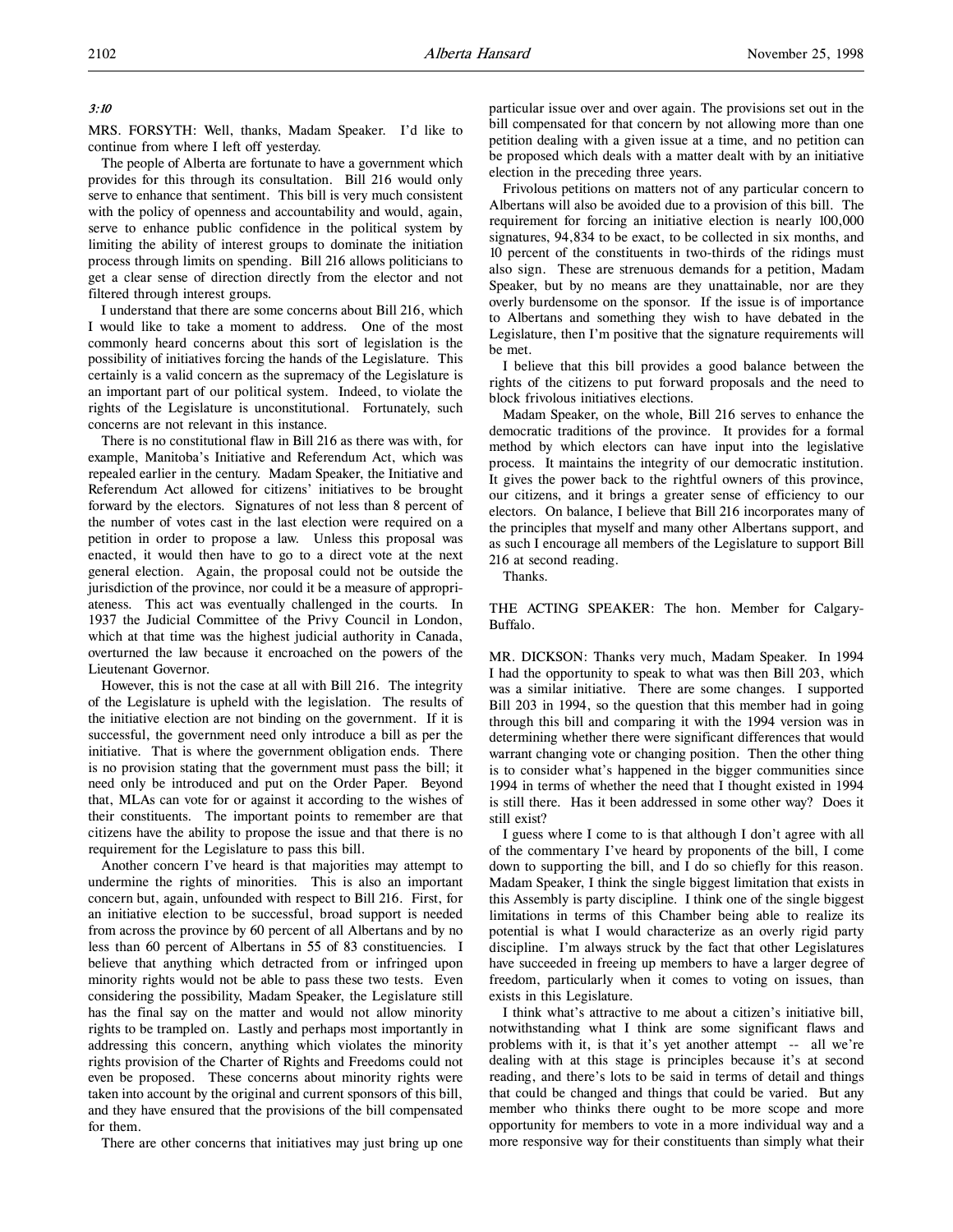whip tells them to do I think should be supporting Bill 216 at second reading stage at least.

I think we're going to have an opportunity, if this bill succeeds in getting majority support, to be able to address at the committee stage a number of what I consider fairly significant procedural problems with the process. They're there, and clearly that represents a challenge, but I'd hate to see us get so focused on some of the technical difficulties that we lose sight of the more important potential and the message in this bill. You know, hon. members, through the chair, I'd suggest that simply passing the bill and getting it out of second reading sends a signal to the leadership in this House, to the whips and the deputy whips and those people who have a primary responsibility in terms of how the business of the House is managed, a message that I think can't be ignored. At least to this member, that's a compelling reason why Bill 216 deserves to be able to get to that next detailed consideration, at the committee stage.

You know, I go through this, and clearly there are some process concerns. I'll get to those in a moment. It seems to me that elections only happen perhaps every four years in this province, and I think there are a range of issues which occur that don't conveniently happen just in the 60 days before an election. Issues happen during those four years. I think there may be some members in this Assembly who have a view that somehow we're so darn effective at monitoring the pulse of our constituents that if we don't collectively see something as being an issue, then it doesn't belong on the floor of the Assembly. I don't believe that.

I think it's compounded when you have two or in this case three parties in the Assembly. Each of those parties has particular things that they want to accomplish. This may be heresy to some, but I'm going to suggest that it may be that even those established parties don't always get it absolutely right, that there may be some issues in the bigger community that don't make it through the filters of caucus and past the voting discipline. You may get a few members who may want to raise something, but frankly there's a culture in this place that I think discourages some of those individual initiatives. Who loses at the end of the day? Well, I think it's citizens. It's citizens. You know, to those members: I'm going to go through and talk about some of the analysis we've heard. I think that sometimes we don't realize how intimidating the legislative process is to the people who are paying the freight, to the people who don't have the privilege we do of sitting in this place and knowing what's going on and being able to stand up and make speeches and ask questions. Yet surely we all agree that at the end of the day this place is to serve those people, not to serve us.

# 3:20

You know, my belief is that there are a lot of Albertans who are, frankly, uncomfortable with partisanship and are uncomfortable with political parties. Notwithstanding the fact that Albertans tend to vote overwhelmingly for one party federally or one party provincially, as a native Albertan I'd have to tell you that I think most Albertans don't go around branding themselves with a party label. They may tend to vote in a similar way, but I think for the most part they're not locked into some partisan ideology. In any event, that's just sort of by way of context that brings me to the point of still supporting the principle of this bill.

## [The Speaker in the chair]

I want to go through some of the debate we heard the other day. It's interesting. There was one comment made on November 17 that said that a bill "merely gets introduced into the

Legislative Assembly without any guarantee of debate. This in fact sounds like empty symbolism." Well, with respect to that commentator, I'd have to say that rather than being empty symbolism, this is an artful compromise. It's an artful compromise. I would be the first one to be offended if we were committed somehow for a law to be passed because you got a petition and you had a group that worked hard to get a particular thing brought forward. The point is that all that this bill does is effectively mean that there's an issue on the public agenda of the province of Alberta. What on earth would be the matter with that? It still means that it has to be subjected to robust debate in this Assembly. To the people who feel that somehow our system is going to be hijacked because a referendum is brought in, because this issue is on the floor, what does that say about our ability as legislators to debate, to vote, and be accountable to our constituents?

So the final, ultimate test is where it always belongs, with the elected people. All we're talking about is getting issues which are of significance to our constituents onto the floor of this Assembly and onto the Order Paper and subject to debate. Every member is still going to be responsible. This is not a question of deflecting or ducking responsibility, because every member in this Assembly is going to have to stand in their place at the appropriate time and be accountable in terms of how they vote, whatever way that vote is, and they're going to have to answer the questions of constituents. Far from this being empty symbolism, I think it is an artful compromise.

Now, there's a great deal of concern about special-interest groups, and indeed just the other day I received and maybe other members received a note from a group which has already drafted their petition. I think it's the Canada Family Action Coalition. You know, I have lots of problems with what they want to do, although I haven't looked carefully at the whole proposal. That might clearly be something that I'd speak against and vote against and hopefully be able to persuade my caucus, if that was a government bill, that that's what we should do. You know, I'm not afraid to see that brought forward and debated here, because ultimately that's still where the responsibility is going to rest. I understand people being concerned that our rigid party system loses a little bit of control this way, Mr. Speaker, but I'd like members to view that as a positive.

There has been a concern that this is a way for members who lack political spine. I think those were the words that I saw used by one member the other day, that some member lacking political spine would be able to come in and the bill would be brought in. You know, that would only be the case if we ignored, firstly, the opportunity for people to speak, secondly, what they say, then thirdly, how they vote, and fourthly, if they had to stand, how they stand. So it seems to me that the ultimate accountability to constituents is still clearly there.

Now, there are certainly some concerns with the timing, and I do want to address some of the detailed thoughts I had with respect to the proposal. I'd just remind members that at the municipal level we have given citizens the opportunity to attempt to put issues on the public agenda, and members are familiar with those provisions. Why is it that we wouldn't have a corresponding parallel provision in this arena and at the provincial level? There are concerns with the provision for the wording of the initiative petition and the limit in terms of the number of the words. There are issues in terms of how the bill would be drafted, and I've got some proposals I'd share with members if this gets to the committee stage.

There has been some criticism, and I saw a criticism the other day that there was a problem in terms of the fact it couldn't be a money bill and a suggestion that that somehow made a mockery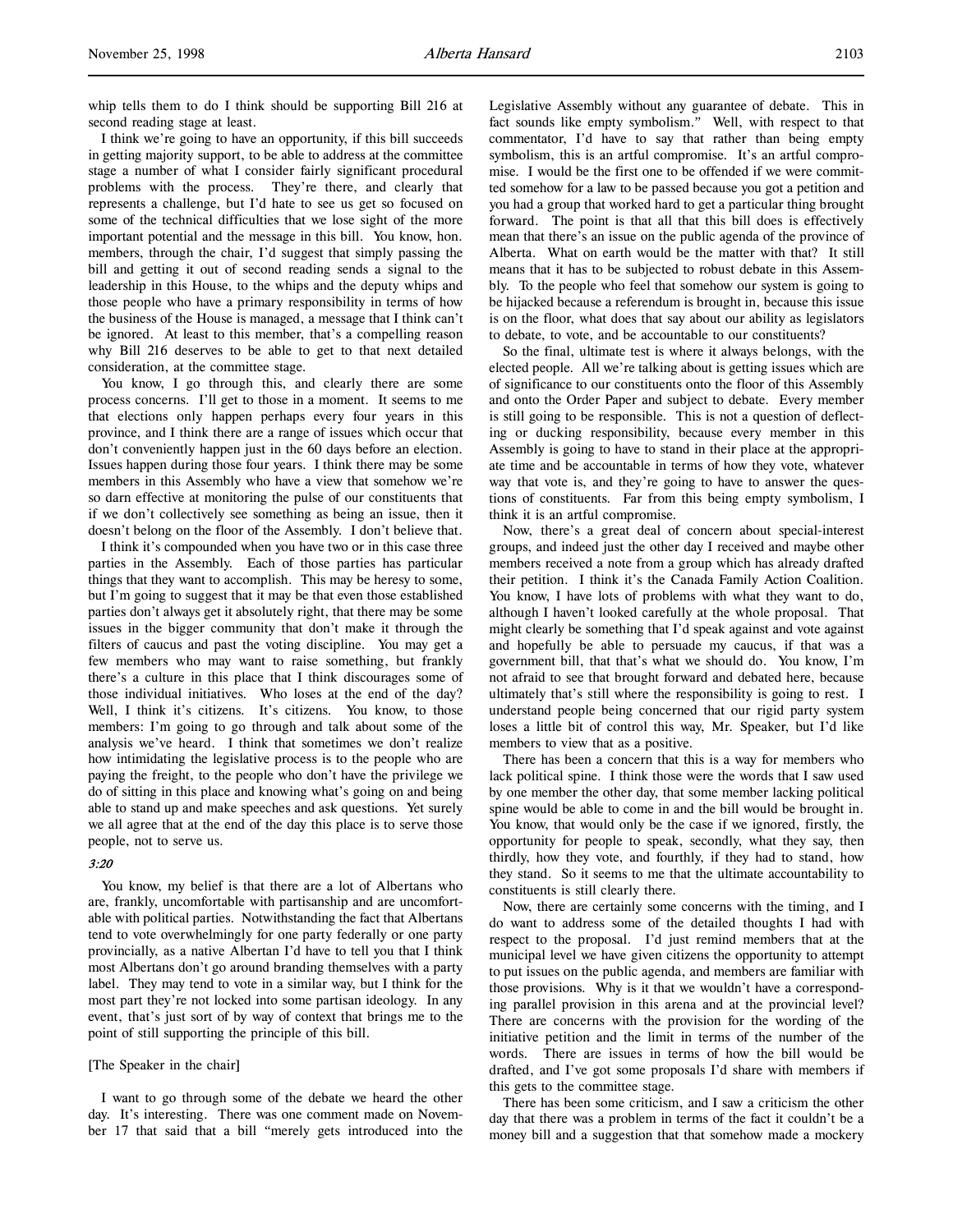I think that there are some concerns with the restrictions. It's not good enough simply to say -- I don't take the comfort that the Member for Calgary-Fish Creek did in section 2(2). It should also provide that the petition would be out of order if it contravened not only the Canadian Charter of Rights and Freedoms but also the Alberta Human Rights, Citizenship and Multiculturalism Act, because that's another important bill that limits what kinds of things are going to be acceptable in terms of discriminatory practices. That would be an amendment that I would hope the sponsor or at least someone else would introduce to address that concern as well.

In terms of restricting it, I'd like to see it very clear, because we've seen too many initiatives raised by the provincial government which are within the legislative competence of the federal government. I don't, frankly, have much patience, Mr. Speaker, for spending our time -- we've been elected to do a job in terms of assessing provincial issues. We're paid to do a job provincially. There's a whole flock of people that are elected to the House of Commons to worry about how the Criminal Code should be amended or what the Canadian Wheat Board policy ought to be or whether there should be a Canadian Wheat Board.

# MR. LUND: That's our concern too.

MR. DICKSON: Well, all of these things are also a concern, but I say that the things we're uniquely elected to deal with are health and education and social services. That's our primary job.

I don't want to be a municipal councillor. If I'd wanted to deal with municipal issues, Mr. Speaker, I would have run municipally. I'm not here to create foreign policy for the federal government, because if I'd wanted to do that, I would have run federally. I'm here because I wanted some say in what goes on in education and health care. I think there should be a restriction in the bill that ensures that those initiatives speak to the things that we have exclusive legislative competence to deal with.

## 3:30

The thought that it can't involve an expenditure of funds reminds me a little bit of a discussion that happened in this Assembly, Mr. Speaker. You'll recall that in fact on Saturday at the parliamentary conference there was discussion about private members chafing at the limitation of not being able to introduce in a private member's bill something that would involve the expenditure of public funds. I think what was discussed at that time was that there are creative ways of dealing with that. Arguably any bill may require some expenditure of dollars, but if it's not in fact imposing a tax in a pretty clear way, one would hope for some flexible interpretation so that the disqualification in section 2(2)(a) wouldn't become a significant impediment to the bill moving forward.

I think there are people who are concerned that there's no real requirement on the provincial government in terms of a bill being introduced and debated in a timely way, but the most powerful tool anytime is public opinion, and it's public opinion which may find voice in the form of a direct initiative, a citizen's initiative. Ultimately this Chamber, in some cases more quickly and in some cases more slowly, has to reflect what Albertans want, as best we can discern that from time to time. I think I can see some

significant changes that would have to be made to the bill before it could become an acceptable piece of legislation, at least from this member's perspective.

I come back to what I started out saying, that the most important thing is that we nurture an idea that potentially can liberate individual MLAs in a way few other things can do. This isn't exhaustive, and there may be some other tools and devices to do it. But I as one private member see an initiative like this, and I want to support it and I want to encourage it. I'd hate to see it stillborn. I'd hate to see this not get to the next stage. We'll have a really robust discussion at the next stage in terms of what those amendments should be. But what do we say to Albertans if we can't even get to that stage?

I know there are other members anxious to speak. Those are the comments I wanted to make at second reading. Thanks very much.

THE SPEAKER: The hon. Member for Olds-Didsbury-Three Hills.

MR. MARZ: Thank you, Mr. Speaker. I'm pleased to participate in the debate on Bill 216, the Citizen's Initiative Act. At the root of our political system is democracy, democracy by, of, and for the people. The bill we're debating today, the Citizen's Initiative Act, provides the electorate of this province with an even more direct means by which to participate in the affairs of government, that of direct democracy.

The key features of direct democracy are the referendum, the citizen's initiative, and recall. Referendums usually propose questions for approval brought forward by the government, while a citizen's initiative is of course initiated by a member of the electorate. Recall is the ability of citizens to petition for the removal of an elected representative. Many jurisdictions in Canada and other countries have some form of direct democracy legislation in place.

Mr. Speaker, the most common form of direct democracy legislation in Canada is provincewide referendum legislation, which currently exists in every province except Ontario and Nova Scotia. We know that British Columbia has a Recall and Initiative Act, passed in 1995, that allows the electors both the ability to bring forward a citizen's initiative and to initiate a recall process against MLAs. One of the best known examples of referendum use is in the country of Switzerland. Switzerland has had legislation allowing for both government and citizen initiative referendums which are binding on the government. The citizen's initiative has had a positive history in that country and indeed is an integral part of the political process there. However, with the low thresholds that are set out, there is a danger of the referendum and initiative process being dominated by special-interest groups.

Bill 216 focuses only on one of these elements of direct democracy, the citizen's initiative. Mr. Speaker, there are already mechanisms in Alberta's current legislation allowing for referendums that are initiated by the government. The Citizen's Initiative Act differs from these others in that it allows referendums initiated at the grassroots level. Bill 216 does not include any sort of recall mechanism, and I feel that regular elections adequately address that issue. What we have before us is a bill that has within it a number of checks and balances that are put in place to ensure that citizens' initiatives are neither overused nor abused. A delicate balance had to be struck concerning thresholds for petitions and elections and the number of initiatives that could be outstanding at any one time so that initiatives would not be too difficult nor too easy to bring forward. I believe that Bill 216 has achieved that balance.

Mr. Speaker, I believe that Bill 216 will enhance our present democratic system while ensuring the supremacy of the Legisla-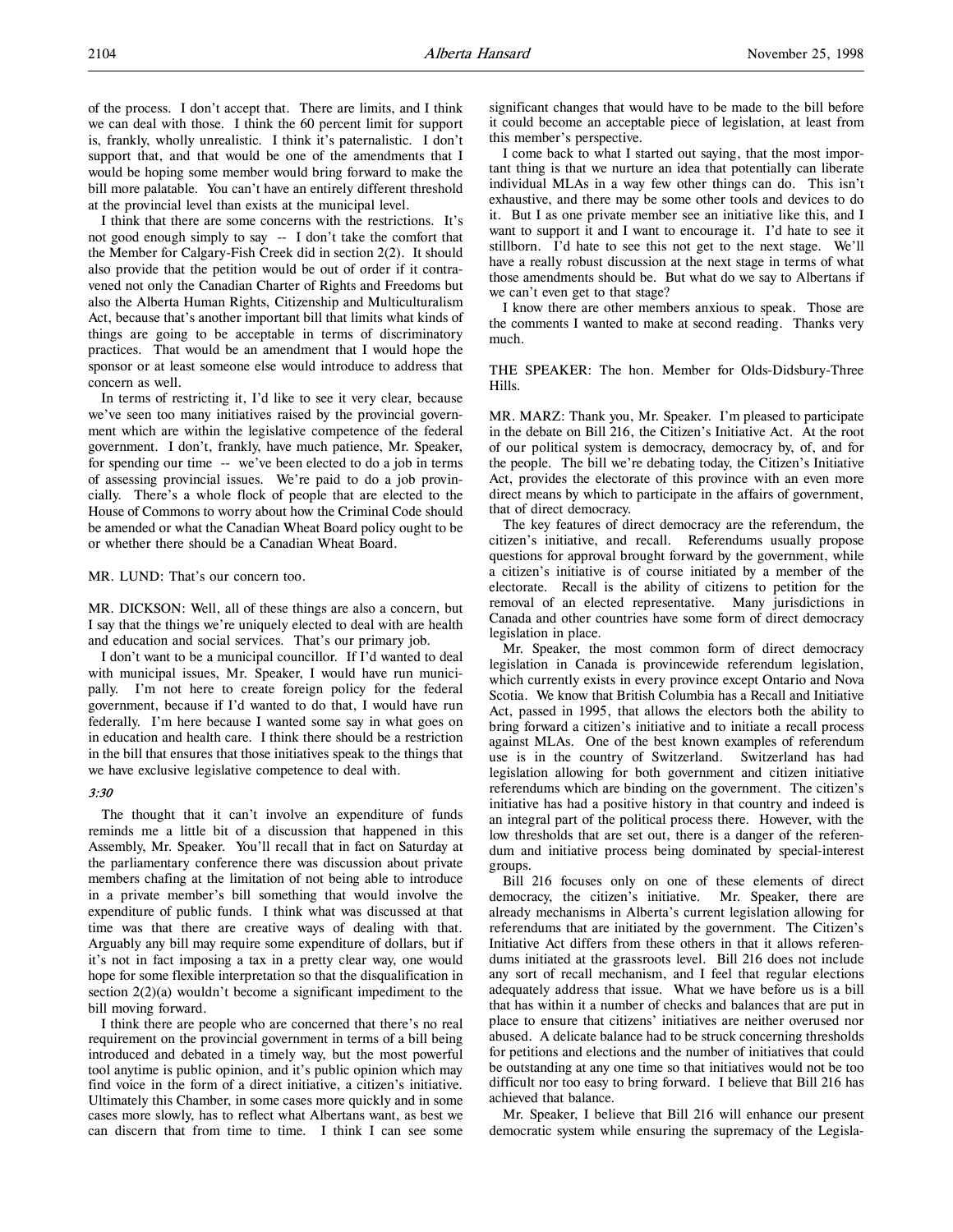ture. Proposed legislation, if passed, would still have to go through the same legislative process as ordinary bills do. The proposed bill allows for a process which essentially gives the public the opportunity to initiate a referendum exercise on their own without having to rely on government putting forth the question to the voters. In today's society there's a very large sense of disillusionment with the concept of politics in general. The average voter no longer feels that the decisions they make in terms of their representatives at every level or on specific issues have any impact on the final outcome, but certainly in Alberta we have been a leader in addressing these issues through extensive public consultation processes that the government carries out on its legislation and major issues of importance such as national unity.

Do we need more elements of direct democracy in Canada's political system? Would the selective use of the referendum and even the initiative encourage greater citizen participation in the affairs of government and serve to add a greater legitimacy to the decisions which are made? I ask these questions to each member of this Assembly and offer my opinion that, yes, the element of a more direct democracy would make a difference to the citizens of this province. In fact, Mr. Speaker, these ideas are certainly not a new concept in Canadian politics. They have been used more widely than we may realize. A few examples include the 1942 plebiscite on conscription, the 1988 referendum on the fixedlink connection between Prince Edward Island and the mainland, and the 1992 vote in the Northwest Territories regarding the creation of a new and separate territory in the eastern Arctic.

Mr. Speaker, this bill, the Citizen's Initiative Act, is an ideal opportunity for Albertans to take responsibility for their political system, to further illustrate that they do have a say in the decisions that are made. With this type of mechanism in place, it would encourage citizens to make the effort to become more informed and involved in the political system, that plays such an integral part in every aspect of their lives.

Public participation in the democratic process is essential, and it is something that has declined over the years. One has only to look at some of the voter turnout rates in recent elections in order to realize this fact. There's political apathy that exists among the people not only in this province but in provinces around the country. With this bill we are providing additional opportunities to participate in the process and lessen those feelings of apathy. At the same time, Mr. Speaker, we must ensure that this type of initiative is seen as a supplement to and not an alternative for the traditional methods of participation centred on elections and political parties.

I must say once again that opportunities for citizens to express themselves on matters regarding the government do exist in the form of elections. There's no intent to replace these elections or to supplant the powers of the Legislature. Bill 216 merely adds opportunities for participation on the part of the electorate in the form of citizens' initiatives.

Mr. Speaker, I'd like to close by saying that the only way to have government of the people, by the people, and for the people is through the people becoming active participants. We are providing this opportunity with this bill, the Citizen's Initiative Act; the rest will be up to the citizens of this province. I'll be voting in favour of Bill 216, and I'd like to take this opportunity to urge other members of this Assembly to do the same.

Thank you.

# 3:40

THE SPEAKER: The hon. Member for Bonnyville-Cold Lake to close the debate.

MR. DUCHARME: Thank you, Mr. Speaker. I'm pleased today to stand and offer my closing comments on Bill 216, the Citizen's Initiative Act. I would like to extend my thanks to all those who have worked on this bill and supported it. My thanks to Angela Brown and Susan Williams, the researchers who helped with this bill. I'd also like to thank Mark Milke of the Canadian Taxpayers' Federation for all of his support as well as my colleagues who have voiced their support for the Citizen's Initiative Act.

The Citizen's Initiative Act will bring the very essence of democracy to the province of Alberta, Mr. Speaker. Citizens will be able to bring forward their consensus and vote on a legislative proposal, thus giving them a direct say in what happens in the province they call home. Bill 216 is not meant to replace the work of elected representatives but to complement those processes that are already in place. It will not threaten the powers of the Legislature, nor will it infringe upon the authority of the Lieutenant Governor. It will not replace or interfere with the work done by the Legislative Assembly. What Bill 216 does do is create an open dialogue between this government and the people that government is meant to represent.

The Citizen's Initiative Act, Mr. Speaker, is not careless in its structure. There are many checks within the legislation which ensure that any legislation being brought forward is reflective of the views of a majority of Albertans. If these views are expressed so strongly by large numbers of Albertans, then it is our duty to consider and debate those views here in this Assembly.

We have heard many arguments both for and against Bill 216, and I'm sure those arguments will be carefully considered by all members of this Assembly when making the decision on how to vote. However, I would like to leave members with one final thought, and that thought, Mr. Speaker, is this. This province belongs to the people of Alberta, and their wishes must be represented. To ensure that this happens, it is our responsibility to provide the people of Alberta with every reasonable avenue to ensure their voices are heard. We are representatives of the people of this province, and as such we should not be afraid of what Albertans have to say. It is our duty to listen to the citizens of this province, and the Citizen's Initiative Act is a way for each and every Albertan to raise their voice to contribute to the future of this province.

I encourage the members of this Assembly to support Bill 216 and the grassroots democracy it represents. With that said, I would like to close debate and call the question on Bill 216.

THE SPEAKER: Would all hon. members in favour of second reading of Bill 216, the Citizen's Initiative Act, please say aye.

SOME HON. MEMBERS: Aye.

THE SPEAKER: Would all members opposed please say no.

SOME HON. MEMBERS: No.

THE SPEAKER: The bill is defeated.

[Several members rose calling for a division. The division bell was rung at 3:43 p.m.]

[Ten minutes having elapsed, the Assembly divided]

[The Speaker in the chair]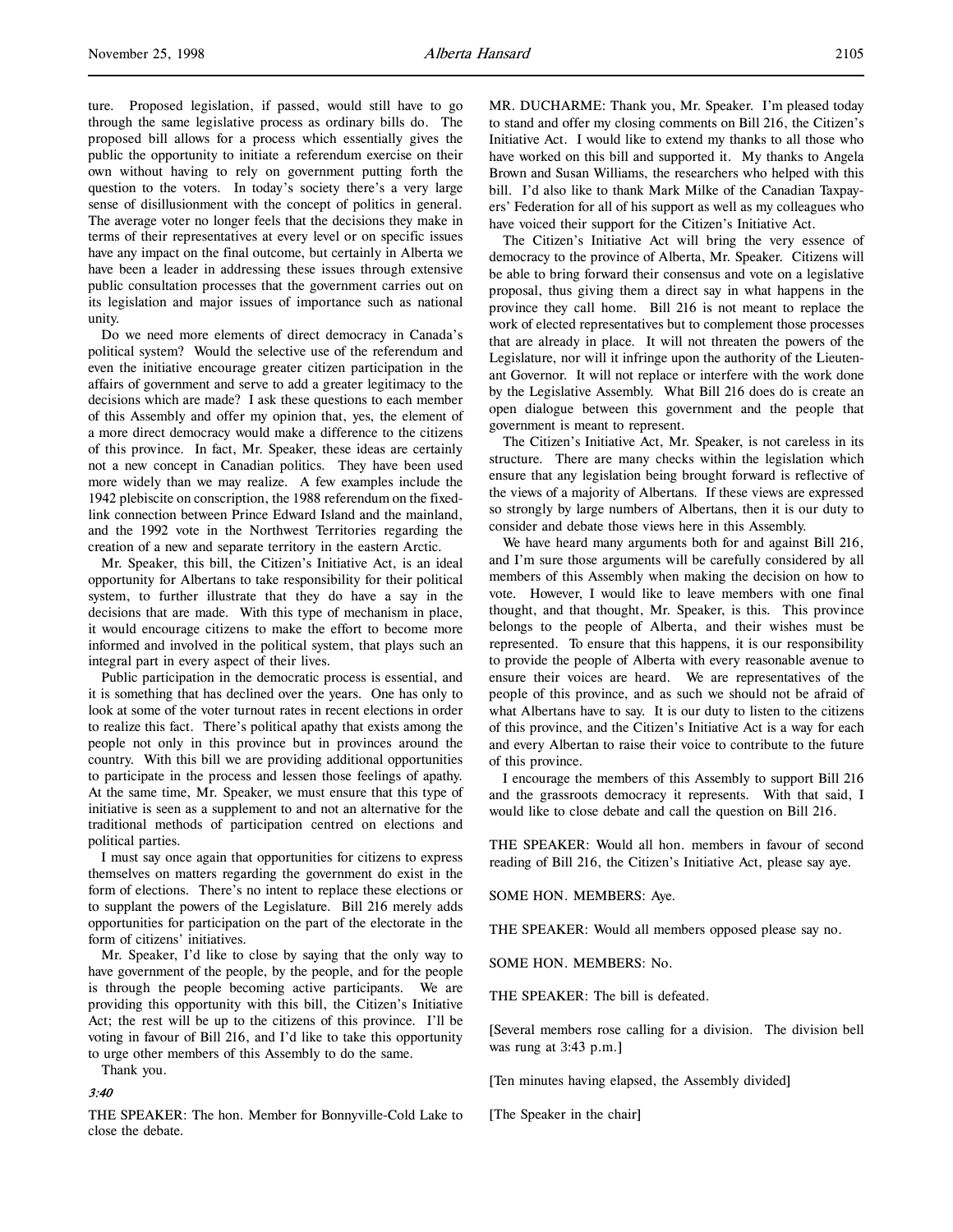| For the motion:     |           |                |
|---------------------|-----------|----------------|
| <b>Blakeman</b>     | Forsyth   | Massey         |
| Bonner              | Friedel   | <b>Nicol</b>   |
| Burgener            | Havelock  | Smith          |
| Carlson             | Hierath   | Soetaert       |
| Day                 | Hlady     | Taylor         |
| Dickson             | Leibovici | White          |
| Ducharme            | Marz      | Zwozdesky      |
| Against the motion: |           |                |
| Amery               | Johnson   | Nelson         |
| <b>Boutilier</b>    | Jonson    | Olsen          |
| <b>Broda</b>        | Klapstein | Pham           |
| Cardinal            | Laing     | Renner         |
| Clegg               | Langevin  | Severtson      |
| Coutts              | Lougheed  | Shariff        |
| Dunford             | Lund      | <b>Stevens</b> |
| Fritz               | Magnus    | Tannas         |
| Gordon              | McClellan | Thurber        |
| Herard              | McFarland | Yankowsky      |
| Jacques             | Melchin   |                |
| Totals:             | For $-21$ | Against -- 32  |

[Motion lost]

# Bill 217 Alberta Economic Development Authority Amendment Act, 1998

[Adjourned debate November 18: Mr. Langevin]

THE SPEAKER: The hon. Member for Lac La Biche-St. Paul.

MR. LANGEVIN: Thank you, Mr. Speaker. It's my pleasure this afternoon to speak to Bill 217, and I would like to commend the hon. Member for Athabasca-Wabasca for bringing this bill forward.

Mr. Speaker, the intent of the bill is worthy of serious consideration. I believe the concept is an excellent one. Regional economic councils would be extremely useful in assisting municipalities, in co-ordinating economic development, as well as other meaningful issues and priorities. At the present time it is perhaps more difficult than it should be for municipalities to co-operate in economic development for the benefit of the broader regions in which they exist and the Alberta economy as a whole.

Through regional economic development councils, as proposed in this bill, municipalities would have a much better chance to coordinate their ideas and resources for the mutual benefits of all the communities in the region. This co-operation would benefit all Albertans, because communities could then co-ordinate their economic development priorities as a unified region. These priorities and goals would be agreed upon by the regional council and then submitted to the Minister of Economic Development in the form of a regional action plan.

Currently, Mr. Speaker, at times there can be a lack of coordination among chambers of commerce across the province, which in certain cases has hindered the creation and implementation of a unified economic development plan that would benefit the Alberta economy. Regional councils as envisioned in this bill would improve the situation. Chambers of commerce could continue to maintain a local focus, and at the same time regional councils would be able to help promote the local economies at the regional level and help promote regional economies at the provincial level.

Mr. Speaker, these regional councils could do a great deal to assist municipalities in their effort to attract specific economic development projects, particularly large projects. With the help of the regional councils it would become much easier for municipalities to collaborate and pool ideas and resources when trying to attract investment and development projects to the broader region. Rather than having a situation where municipalities are acting as rivals, the council would serve to create a climate of co-operation amongst the municipalities of a larger region.

Mr. Speaker, if a group of municipalities or communities recognized the need to develop an organization to co-ordinate economic development on a regional basis, then they can certainly take the necessary steps to create such an organization. In fact, it is true that regional development organizations already exist in some areas of the province. Groups such as Prosperity South and the Northern Alberta Development Council are already playing a role very similar to what is being proposed in this bill.

## 4:00

However, Mr. Speaker, these types of organizations are not focused specifically on economic development objectives. They strive towards less tangible goals and objectives, such as regional prosperity and sustainable development. Regional economic development councils, on the other hand, will have a clear and concise mandate to deal with the issues of regional economic development and planning. By allowing the recognition of regional economic development councils, this bill will facilitate the important process of bringing people together to make planning decisions and to promote development.

It is true, Mr. Speaker, that the Alberta advantage is still very strong. The policies of this government have allowed business and industries to flourish, providing jobs for thousands of Albertans and keeping Alberta's unemployment rate at the lowest level in Canada. The Alberta advantage is the envy of Canada and much of the world. Economic development in Alberta continues to allow the province to maintain a high annual rate of economic growth. This has not happened by accident. Clearly the policies of this government have created a climate of hope and opportunity that is unequaled in Canada and much of the world.

Nevertheless, Mr. Speaker, we all know that Alberta's economy is resource based, is highly cyclical, and can be volatile. For these reasons it is important that local economies are strong and based on a firm foundation. Alberta's local economies must be given the tools to remain strong during difficult times. I believe that the province does have a role to play in helping municipal and regional economies prosper, even if it is simply a role of organizer, co-ordinator, or supervisor.

The regional economic development councils that this bill allows for and recognizes is a tremendous example of how the provincial government can help Alberta's regional economies grow and mature. By giving the municipalities of a region a forum to pursue economic development opportunities and ideas, each municipality, the regions, and all Alberta will gain. The increased participation and co-operation that the regional economic development councils will foster will help build solid links between the municipalities, the regions, and the province.

Mr. Speaker, there is yet another positive effect that regional economic development councils will have. As Alberta's cities and towns continue to grow, it is increasingly important that they identify and co-ordinate their infrastructure priorities and their delivery of services. The communication challenge that would be made available through these councils would be a tremendous asset for municipalities as they try to work together to find efficient and effective solutions to the challenges that they are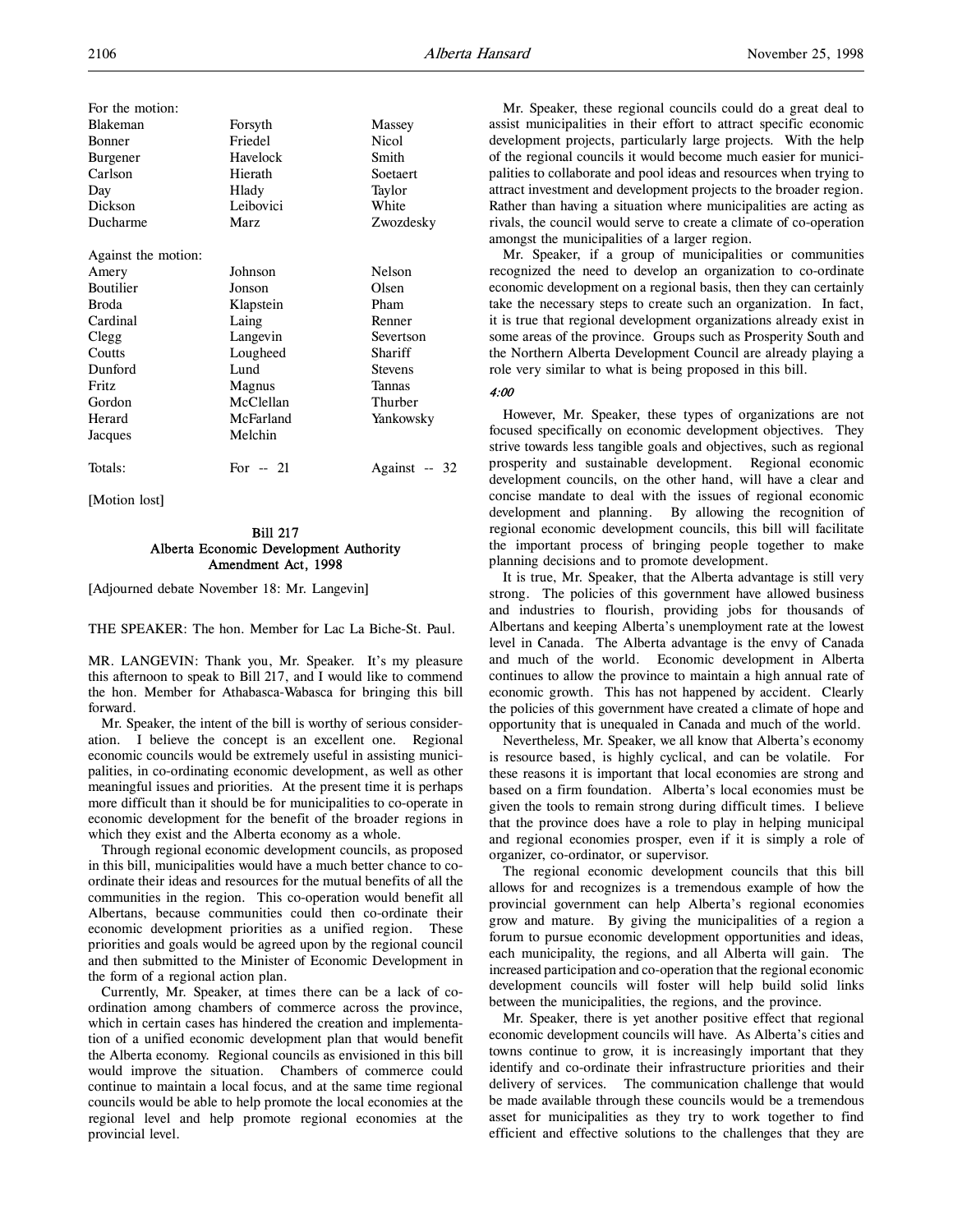facing and the challenges that they will be facing in the next century.

Mr. Speaker, other provinces across Canada have had great success with similar programs. In particular, the Saskatchewan regional economic development authorities initiative has been very successful. The initiative encouraged groups of communities to work together with the private, co-operative, and public sectors to achieve the shared goals of partnerships: co-ordination, organizational stability, and service in regional trade areas.

Other initiatives and programs in Nova Scotia, New Brunswick, Newfoundland, and British Columbia have been beneficial also, especially for old communities. These programs have varied roles; for example, assisting in the establishment and development of facilities relating to tourism and recreation, assisting municipalities in planning and developing works or projects that benefit the general public, preparing plans for regional development, and coordinating and guiding regional development.

Clearly, Mr. Speaker, this bill is not without precedents or comparison. There is much that we can learn from the experiences of other provinces. It seems to me that this bill follows some of the best examples of regional economic development organizations that exist in Canada and elsewhere.

In closing, Mr. Speaker, I would like to say again that I believe the intent of the bill is excellent. The idea of regional economic development councils has a great deal of potential, and I hope that members of this Assembly will give this bill serious consideration.

Thank you very much, Mr. Speaker.

THE SPEAKER: The hon. Member for Edmonton-Calder.

MR. WHITE: Thank you, Mr. Speaker. This member has given this bill some serious consideration from a municipal point of view, and it falls very, very short in two respects, not the least of which is there is no funding. Now, if anybody knows anything about municipal governments today, the single most important thing is that the pocket in which they hold their money is flat broke. It has no money to do anything extra. [interjections] Any of those on the other side that are mouthing off quite as much obviously have never sat in those chairs. I look around, and those are the ones. I see that the ones who are silent have in fact sat in those chairs and know those people who are sitting in those chairs today and know the difficulty they're having meeting that which is required by law now.

Now, there is ample opportunity for local municipal governments, local authorities, local services groups, all of those, to come together to an economic end. I can cite the airports in this city that came together some time ago on the initiative of a number of noted Tories at the time, if you will, and brought together people from all the local municipalities, and they did something in one area of economic development. I notice there's a group -- I can't quite recall what they call themselves right offhand.

# MR. SMITH: The Edmonton Stickmen.

MR. WHITE: The Edmonton Stickmen. No, I don't think it's the Edmonton Stickmen, although that's a very good attempt, Minister of Labour.

They are a group that have lightly formed in the Edmonton region now to look at economic development and a number of issues related to land use planning and a number of other areas that can and will do when needed. But the last thing they need to have happen is for Big Brother, the provincial government, to impose the structure such that they have to fit into some kind of mold. That may work in one area. Yeah, it may. But there are

probably 17 to 25 others in this province where it will not. They all have their unique needs. They all have their unspoken boundaries of economic development, their local planning needs. They have all of that. And to impose it from this level would be absolutely disastrous. It would do exactly what this government has always said they do not want to do, to form other levels of government. It would do all of those things that simply are not required.

Now, if you want to do something really good for economic development in this province, make sure you tell those that are in charge of the electrical power generation in this province and particularly the minister to get on with the deregulation or get on with reregulation, get on with it, whatever he wants, to cause some power in this province such that we don't have to work on the -- right now we work on the demand side. We're trying to lower it. What kind of economic development for anywhere in Alberta is: you turn a plant off, so mama can't cook supper? This is not economic development. This bill and the time that was spent to put it together would have been much better spent three years ago working on that. Could you imagine someone at perhaps St. Paul or up -- no, I guess they don't do economic development in the same way way up there, Mr. Clegg. [interjection] Oh, they do. Sorry. Well, take Mr. Clegg's neck of the woods up there.

THE SPEAKER: Whoa, please.

MR. WHITE: Sorry, sir.

# Speaker's Ruling Naming a Member

THE SPEAKER: On at least one occasion today the chair stood up and reminded all members to read Beauchesne, if my memory serves me correct, 484. It had to do with naming members by their name. Now, I don't know why the chair would stand up and caution members and then realize that members don't read it, so I'm going to try again.

MR. WHITE: I misspoke myself, sir. It's just that that particular region has been treated so well by the local MLA there for so long that his name has become so synonymous with Dunvegan that I often make the mistake. It shan't happen again, sir.

## 4:10 Debate Continued

MR. WHITE: Back to where I was, in the midst of this glowing chastisement of the government policy. You can imagine having a local municipality come together, either a collection of them or individually, and sending out: there's some economic development. The first thing they get by talking to someone in Mississauga or in San Francisco, enticing them to build a plant or build something in their town or village or city for that matter, is a fellow saying: "Well, haven't we heard you've had difficulty keeping the lights on? How can I have a plant running from 4 till 8 at night?" What kind of economic development is that? None at all, sir.

Someone was mentioning earlier that this is akin to putting communities together in a forced way like land use planning was done. As a matter of fact, some of those members in this Chamber this member came to know first by that association. It was a forced fit, but at least the fit was land based. You could actually decide that, yes, in a region there was some reason for some co-operation and co-ordination, but this government, poof, did away with them because it was another level of government that they simply did not require.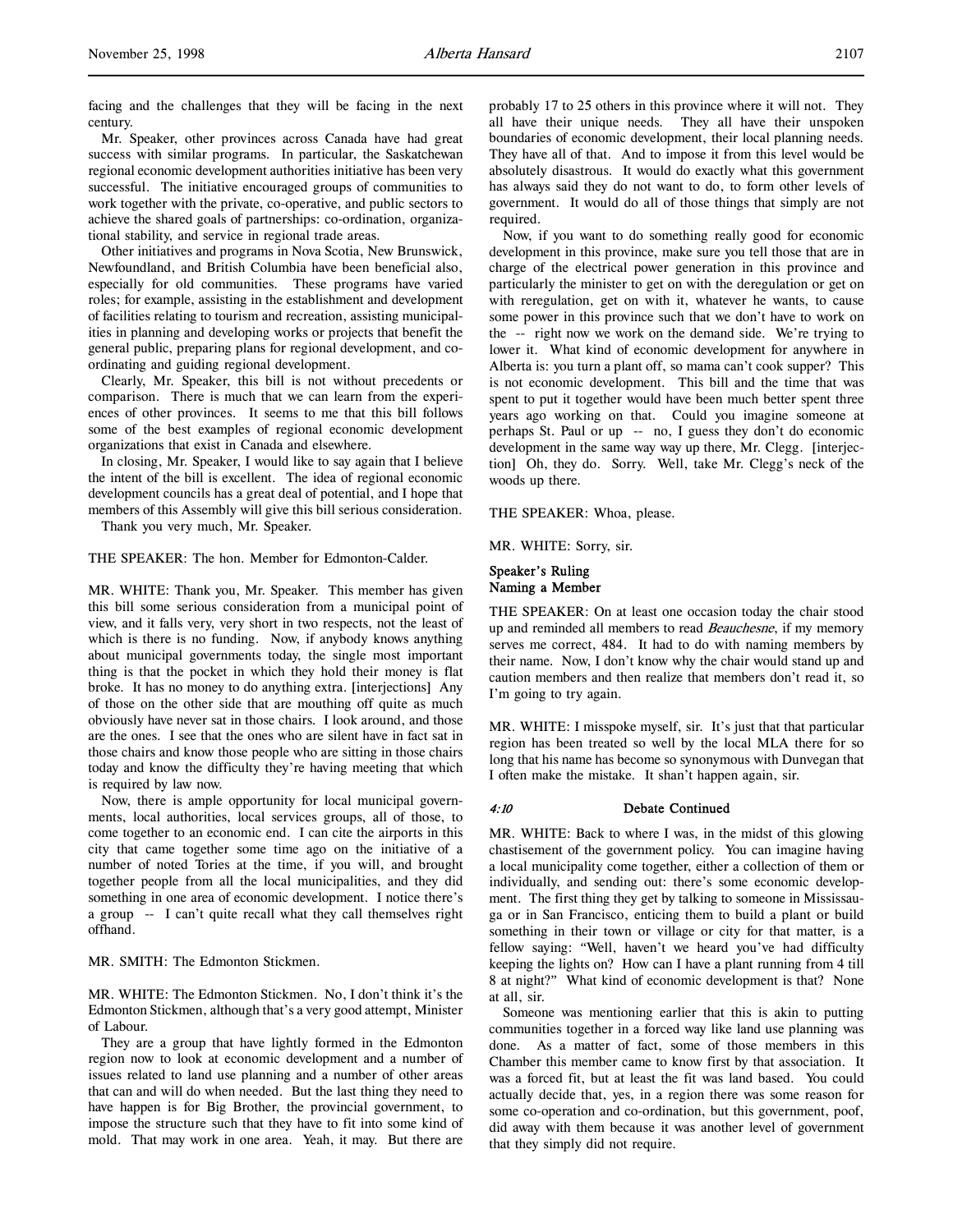will do very fine, thank you very much. Thank you for your time and consideration, members.

THE SPEAKER: The hon. Minister of Economic Development.

MRS. NELSON: Thank you very much, Mr. Speaker. I also would like to congratulate the Member for Athabasca-Wabasca for his concern over economic development and the work that he does, quite frankly, on the Northern Alberta Development Council and the representation he provides from northern Alberta to the table.

In speaking, though, to Bill 217, I have to come at it from a different side, I'm afraid. Alberta Economic Development and the Alberta Economic Development Authority supports the efforts to assist communities to become self-reliant and to develop economic development plans on their own throughout the province. We believe very strongly that barriers must come down and that we must build on strengths and relationships throughout our communities.

In fact, there are several models that are already in place throughout the province that demonstrate that this can in fact happen. One of them is the east-central Alberta regional development authority, which is a group of 29 communities that have come together to form a relationship or intercommunity participation for development plans. This is a very good alliance that has been formed by the communities with the assistance of and support on ideas and frameworking by Economic Development and the AEDA people.

There's another alliance that has recently been formed in the northeastern part of the province. This is the initiative called the northeast Alberta information hub, which again links 37 communities together. This was done because they realize that by working in partnership and tearing down barriers, they are able to pull together strengths to have an effect on development within their own regions.

Other relationships are starting to come forward. In fact, there are many that are linking together through the business information system that is available in the central area. I haven't got a current update, but the last I looked at the business information system that was available, there were over 10,000 small businesses registered on the system so that potential investors or developers would have easy access to information of small businesses within that regional area. I applaud them for doing that.

Our government has been supportive, Mr. Speaker, of regions coming together and working together and, in particular, of municipalities tearing down barriers. In fact, under the new Municipal Government Act there is a provision that allows communities to work together through the creation of intermunicipal service agencies. I think this has been very effective and is being utilized throughout the province.

Insofar as the Alberta Economic Development Authority is concerned, they have a subcommittee that deals specifically with community development. The Self-reliant Communities Committee was formed specifically to facilitate communities in building on their local strengths and resources and to participate in the economic growth throughout the province.

This subcommittee developed a work plan that was aimed at assisting communities and regions with the development of a common vision and an economic development business plan. In co-operation and conjunction with the Department of Economic Development, AEDA helped hold regional meetings throughout communities and the regions to help them with development of their visions and their actual business plans. This process was very, very successful. The committee, through AEDA, also works with other departments of government to help increase community awareness of economic activities, to help communities reduce overlap and duplication, and to facilitate co-operation between communities and regions in promoting what's called the Alberta advantage.

I would not be in favour of a legislative approach to this program of bringing regions together, because I believe it would lessen the self-reliance component that we believe is very important throughout this province and in fact probably the commitment that the committee has gained from the regions to encourage the reduction of overlap and duplication.

The other difficulty I have, Mr. Speaker, with Bill 217 is that it creates responsibilities that go beyond the scope of the Alberta Economic Development Authority's mandate. This authority, I'll remind members, is a volunteer group of people who have come together to provide advice to this government on economic development. They do not set policy. They do not have legislative authority to go in on a spending mode. So I would ask hon. members to consider that greatly, that this goes well beyond the mandate of the Alberta Economic Development Authority.

They themselves have expressed some strong reservations about this proposal due to the potential change that would occur with their responsibilities and their mandate. Clearly, they have been most effective in providing advice and guidance through these regions, and I would not like to disturb that. I would also remind members again that this is a volunteer group of people that have come together and donated their time and efforts to help with economic development.

Mr. Speaker, I would ask hon. members to rethink this, because quite clearly the concept of regional development is occurring today. It is represented in a number of areas in the province. What we need to do, more importantly, is to go out and encourage more of our municipalities to join together so that they can build on their strengths, develop their regions, tear down the barriers between governments that are within the province, and come forward with a business plan that promotes their very region. I think that would be the success of economic development throughout the province, not something that is legislated by this House, because I think that would take away from the commitment of the volunteers in the local communities, who clearly are onside to seeing their communities develop and provide a successful future.

So I'd ask hon. members to reconsider their position and not support Bill 217, because I believe we have the elements in place today. Thank you.

# 4:20

MS LEIBOVICI: I, too, concur with the minister's deductions, maybe for slightly different reasons, that this bill is not supportable. One of the areas that the minister did touch upon was the fact that the Alberta Economic Development Authority is a volunteer organization. Given the fact that it is a volunteer organization, it appears that the bill that's put forward in the form of Bill 217 actually would tread on the toes of the Ministry of Economic Development.

The Alberta Economic Development Authority was not something that I supported in terms of being established within the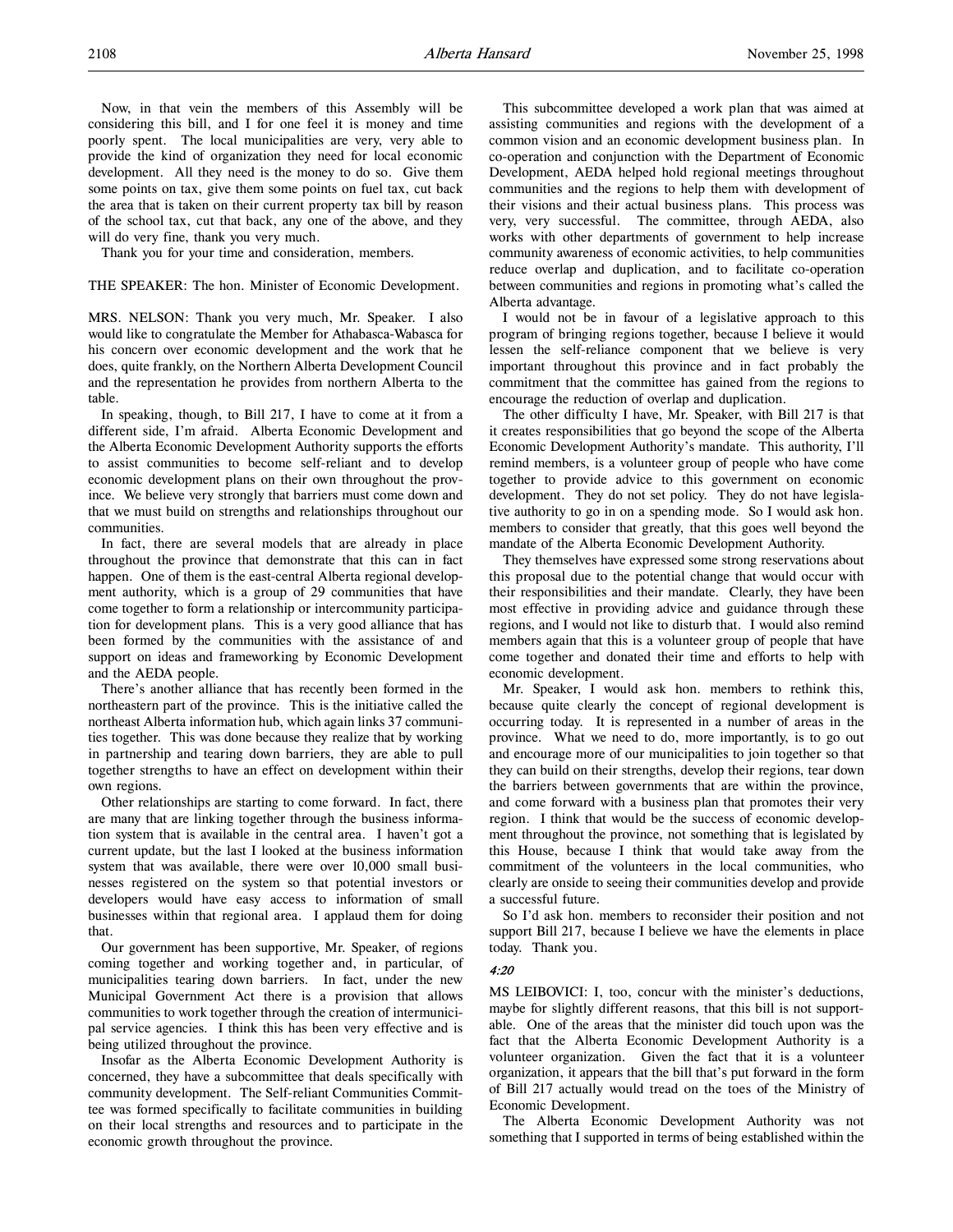province of Alberta. It was not something that I felt had the ability to do the actions that are outlined in the act itself. When we look at the fact that the act itself is restricting the ability of the Alberta Economic Development Authority to engage in certain activities because it depends on whether or not it has "sufficient funds in its budget" -- and that's a quote out of the Alberta Economic Development Authority Act -- the reality is that it's a toothless tiger that can be used on occasion to substantiate some of the actions of this government and to appear to be at arm's length from this government.

When we look at Bill 217, one of the requirements for the setting up of the regional councils, I believe they're being called, is that the approval has to come from the executive of the Alberta Economic Development Authority. So when we're looking at one act and we're looking at an amending act, which is the bill that's put forward by the private member, we need to look at those two pieces of legislation in conjunction with each other. One of the realities -- and I don't know if the member is aware -- is that the executive of the regional economic development authority has never met, so it would be exceedingly difficult for that executive to then turn around and determine who the regional council should be.

The Member for Lac La Biche-St. Paul indicated that he felt what would happen as a result of the establishment of these regional councils is that there would be a unified economic plan for Alberta and that without them that plan would not exist. My question to that member would be: what is the role, then, of the Department of Economic Development? In fact, if we were to look for a single cause of hindering of economic development in Alberta, it would be the former Minister of Economic Development, who cut that department in half, who cut their resources in half and ensured that economic development was not an issue of foremost importance in this particular government.

When we look again at what are the duties, if we call them that, of these regional councils, we see that we have once again unelected officials, much like we have with our health councils, who are going to be developing and undertaking a variety of action plans. Again, one of the things that this government did was defund the regional planning commissions, who had elected members on them, who in fact could represent and perhaps have some impact on the action plans of a particular area, and who vanished overnight.

There's a lack of commitment with regards to the democratic process of this government. We saw that this afternoon with the vote on citizens' initiatives. We've seen that with the fact that this government refuses to elect members to the regional health authorities. Now we see once again a devolution of responsibility from the executive in terms of the Ministry of Economic Development with the proposal from a private member -- and I acknowledge that the minister did not agree with that proposal -- to devolve the powers of the ministry to yet another unappointed body to make decisions that in fact are decisions that probably are best left in the hands of elected members and the responsibilities they stand for in terms of their elections.

The question as to why it's a private member's bill. I did have a question on that. I thought that was one way of getting around the inadequacies of the Alberta Economic Development Authority Amendment Act, and that's why the side door was opened, to bring it through as a private member's bill, obviously with the minister not agreeing. That is not the case. I would be much more interested in opening up the Alberta Economic Development Authority Act to see whether or not we should in fact have that as a piece of standing legislation within this province.

My other comment is that if in effect this were to become a body that were to have any impact on planning in its communities, then funding of course would have to be allocated to that. Again, that should only come through the ministry. That should not come through a source or through fund-raising. I wonder if the member was thinking the regional councils should avail themselves of VLTs in order to fund-raise for their activities. How were they going to fund themselves? Perhaps the member could address that issue as well.

Thank you.

THE SPEAKER: The hon. Member for Redwater.

MR. BRODA: Thank you, Mr. Speaker. It is a pleasure to rise today to speak to Bill 217, the Alberta Economic Development Authority Amendment Act. I believe that the intent of Bill 217 is tremendous and that there is great merit in the regional economic development councils proposed by the bill. This is something that should be given close consideration because there are many positive aspects to it.

Mr. Speaker, the purpose of the regional economic development framework would be to provide a single multisector development framework incremental to other programs of either the federal or provincial government. This framework would focus on economic development in Alberta. It would help improve the competitiveness of the province by encouraging investment in key business development such as trade, technology, infrastructure, human resources, value-added manufacturing, and entrepreneurship. Measures taken would be designed to expand Alberta's economic base and foster employment growth in long-term productive jobs.

## [Mrs. Gordon in the chair]

Madam Speaker, the primary function of the regional economic development councils would be to integrate and co-ordinate the activities of all local development groups as well as undertaking activities itself to accomplish common objectives within the regions. Ultimately, this is so that communities may build competitiveness and capitalize on opportunities.

Madam Speaker, this approach to community economic development encourages groups of communities to work in partnership with the private, co-operative, and public sectors to achieve the shared goals of partnerships: co-ordination, organizational stability, and service in regional trading areas.

Madam Speaker, most issues do not stop at municipal boundaries nor can their solutions be answered by any one government. The establishment of regional economic development councils would make it much easier for neighbouring communities to address mutual concerns at the appropriate level: the regional level.

Growth is the single most powerful force propelling economic and social change in the province of Alberta, and one of the biggest challenges facing many communities today is how to gain control over and co-ordinate rapid growth. Indeed, Madam Speaker, growth and development is beneficial to our communities. This is especially the case if it is channeled in a way that respects what is important to all Albertans' quality of life.

The challenge of growth requires concerted actions by all levels of government, the business community, interest groups, and individuals. Establishing a regional economic development council would give municipalities the benefit of a solid foundation, one from which they could address municipal and regional relationships. Such a council would also set out the basis of firmer links between local governments and provincial agencies.

# 4:30

Madam Speaker, there are some key objectives that the regional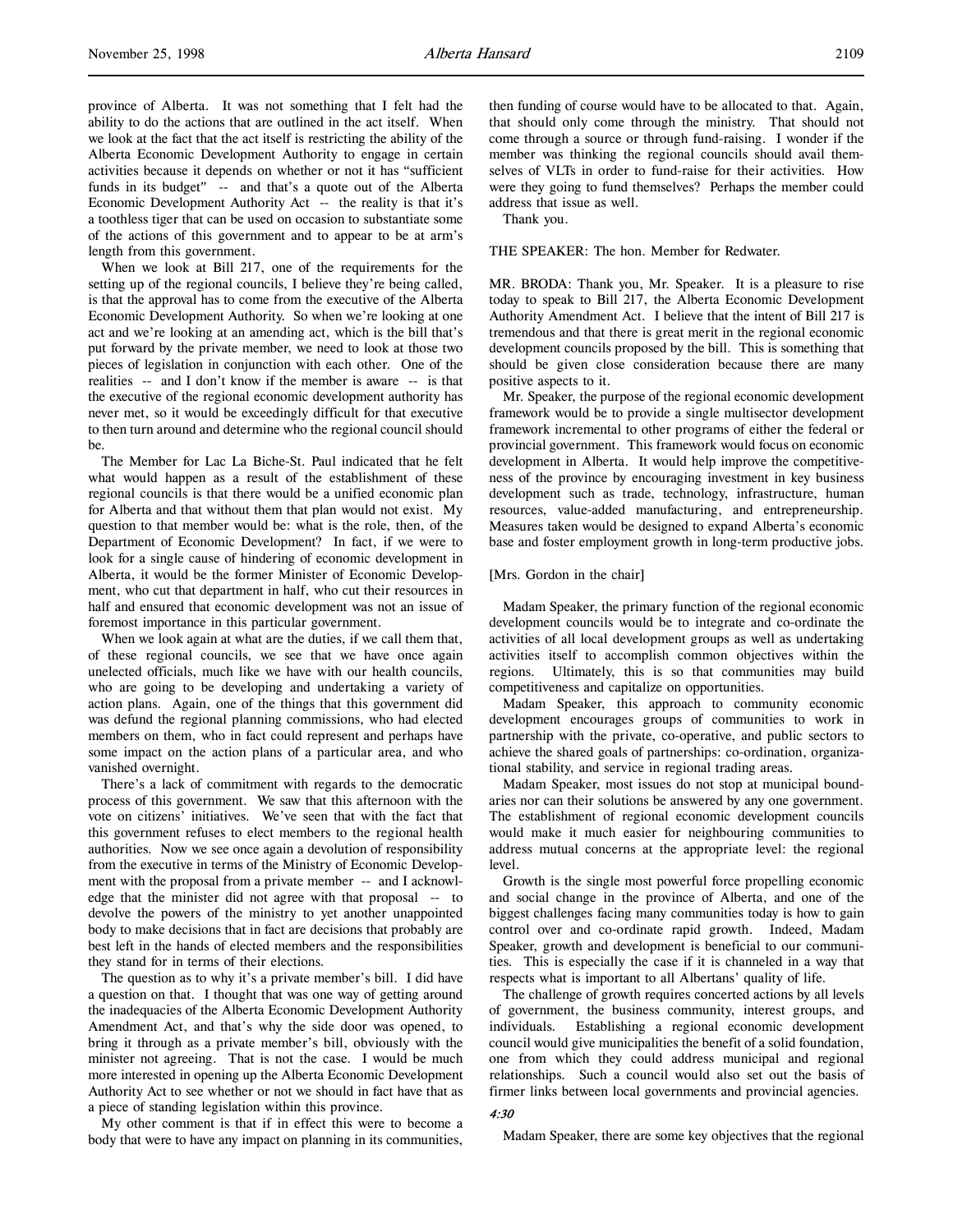economic development councils would be able to contribute towards; for example, expansion of the economic base, key sector investment, sustainable job growth, investment opportunities, development of enterprises, private-sector investment, promotion of public- and private-sector co-operation, human resource development, complementing of other government programs, and minimizing the administrative costs. These are all important objectives that this bill addresses. One of the key concepts or messages that Bill 217 provides is the co-ordination of services among local governments in concert with the provincial level. This notion has great merit. It is a notion that was advocated during the Growth Summit, and it is one that this government takes very seriously.

Madam Speaker, governments must always look at new ways of doing things, ways of improving on efficiencies and service delivery. We can never stop looking for new ways of providing governance and services, and I am proud to say that this government is a leader in reforming government in a fiscally sustainable manner. Indeed, we are blessed with tremendous growth in this province. Growth brings great opportunities and also enormous challenges. It is and will continue to be this government's policy to meet the challenges of growth in a well-thought-out plan. Such an example is the Premier's Task Force on Infrastructure.

Madam Speaker, the challenges of growth and prosperity do not only fall on the shoulders of the provincial government but other levels of government as well. A cogent argument advocated by the hon. Member for Athabasca-Wabasca is for municipalities to work together in looking for new efficiencies and co-ordination amongst each other in order to facilitate and sustain economic development. This would be achieved with the participation of the provincial government.

Madam Speaker, to get to the heart of the matter, we are talking about partnerships, partnerships which provide an overall strategy for economic development within regions, thereby providing a co-ordinated effort among municipalities and streamlining regulations, making it more easy to conduct and, more importantly, to plan for development and business.

Madam Speaker, I commend the hon. member for sponsoring this bill, and I support his intentions and the principle of the bill. Thank you.

# THE ACTING SPEAKER: The hon. Member for Calgary-Currie.

MRS. BURGENER: Thank you, Madam Speaker. I'd like to just take a few minutes this afternoon to speak on the merits of the legislation that's before us and try to place before the House some of the serious considerations that have been presented to us. May I say at the outset that I have difficulty in supporting this legislation, basically because of the legalized impact it has to an initiative that really does belong in the private sector and requires a fair degree of flexibility in order to be effective.

First of all, let me begin by identifying to all of you my support for the hon. Member for Athabasca-Wabasca. There is no doubt that he has taken a great deal of time to work with his constituency and look at some models to address some very serious issues that he feels are important. The region that he represents has a great deal of natural resources in it. It also has tremendous opportunity for economic development on the tourism side as well. It is a chapter of our province that needs to be explored and visited and traveled. It's one where industry is welcome, where the ability to work, to study, to live, and to enjoy the environment is a very high priority in the community. So I can clearly understand why the hon. member would have taken such trouble to go and craft a piece of legislation that in his mind would

support not only his own region but the recognition that a coordinated approach to economic development is something this Assembly should be supporting. I have to tell you that many communities share the same economic diversity and a range of social and educational issues that would also merit co-ordinated attempts. I think earlier in the debate in the House we talked about Prosperity South, which was a major initiative and very successful in bringing together stakeholders from across the province to represent a region in the south-central part of this province.

Having said that, it's very difficult for me, since the election in 1993, to look at a model which has such confinements to it at a time when we really do want all the flexibility we can get, one that also, quite frankly, binds not only this government but all levels of government in order to participate in a process that currently works very well in the private sector and in the partnerships that were mentioned earlier.

Let's just speak for a minute about the fact that the Alberta Economic Development Authority, an initiative that is a flagship model that our Premier has endorsed and supported, by its very flexibility and innovation has been a significant part of the Alberta advantage. There is not a jurisdiction in the province that's been able, in an organized fashion, to co-ordinate and draw on the expertise not only of education, industry, business, environment, transportation, and human resources and apply them together in a model which promotes the economic well-being of the province. That economic well-being, as we know from the Growth Summit, includes a variety and range of issues, not the least of which is people development and not the least of which is our tourism industry.

Having said that, with the diversity of representation on that volunteer board and the strategic support from government and the private sector, it seems somewhat inappropriate to turn around a few short years later and suggest that we have to confine their work in such a legislative fashion. I'm sure that the hon. member had absolutely no intent, when he brought this forward, to cast aspersions on the successful work of the current AEDA board. I'm certain that that is stating the obvious. But we do have an authority who's charged with the responsibility to meet obligations that do respect the Alberta economy in all its facets and, as has been mentioned, to do this with a voluntary component. So you have not only their own ability and interests in their particular aspect of business, industry, education, or human resources working on our behalf, but you also have that incredible strength of our volunteer sector, which provides us with so much guidance and leadership.

As was mentioned earlier by the Minister of Economic Development, they don't set policy. They are there in an advisory capacity, and that advice throughout the province has different implications and at different times, with respect to budget and government policy, has a different role to play. To legislate such an authority within our municipalities would, I think, limit our flexibility to respond as we might need to and also I think change the aspect of what good advice might be for the overall economic development of the province.

I do want to really reaffirm that this is a model that is working. It has work to do. There is no doubt that we have yet to maximize business relationships, educational and social contacts throughout the world. We have put ourselves on the map as a province and as an economy from a fiscal point of view. We have established trading links and partnerships that are without precedent, but we do have a lot of work to do. We can cite our own interprovincial trade barriers as an example of where we have not even completed the necessary homework to be effective within our own domain.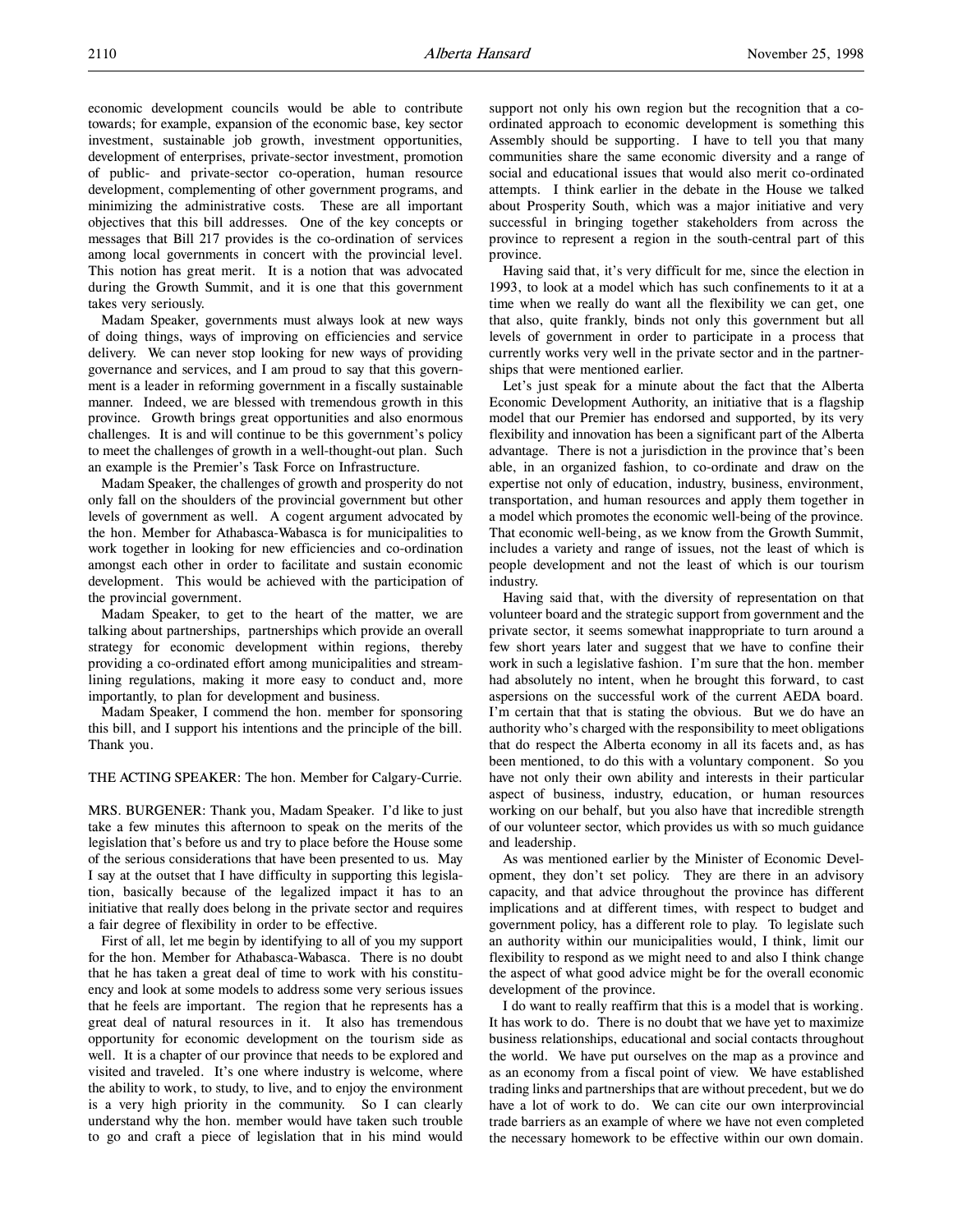I would like to encourage and endorse the AEDA board to continue working in that area. That's the kind of advice we need to hear.

We have a network of partnerships that combine our chambers of commerce. Our postsecondary institutions are often involved in our trade missions, looking not only for student arrangements to enhance the workforce and the faculty development of the institutions but also to look at the business contacts that can spin off in our technology developments and trade and other components. I think the work they do on our behalf in that area must be maximized, and by narrowing and limiting the input of such organizations as the chambers of commerce or postsecondary institutions and AEDA and tying this to a municipal government model might be counterproductive.

#### 4:40

I also wanted to talk a little bit about some of the successes that we have had in what I call community planning partnerships. I mentioned earlier the initiative of Prosperity South, which we talked about, but I have to take the opportunity to respect and acknowledge the initiative that we have at work right now in Calgary-Currie with the closure of CFB Calgary. I know it's been discussed a few times, and I feel it's very important as a member for that area to acknowledge the work that's done in the community on behalf of regional planning. This is a model of flexibility, of co-operation. It is sponsored by the three levels of government -- the federal government, the province of Alberta, and the city of Calgary -- with dollars attached to develop and model a public forum for discussion, for showcasing the issues of the community, for developing a public planning process that respects a whole range of issues. We are aware that our Minister of Community Development has worked in conjunction with the various levels of government on historic sites issues and has moved to designate and recognize a significant part of the history of Alberta. We also are aware of the fact that in our military tradition the Museum of the Regiments, which is a national treasure that we have in our community, is also looking to partner most appropriately with a whole range of resources in order to expand their service.

The city of Calgary has some very, very significant issues in front of it which are part of their municipal responsibilities but which they are dealing with in conjunction with private-sector partnerships. I could cite a few of them that were raised at the community meeting last evening. We're looking at the ability to maximize our infrastructure, our transportation network. We're looking at trying to ensure that we have employment opportunities that respect the residential component of the community but also bring diversity of workplace and employment siting within the city of Calgary to minimize issues around transportation and to maximize the use of infrastructure. The city and its planning team have been very effective in identifying some of those priorities. In addition to that, we have the economic resource of the institution of Mount Royal College, a very strong and stable element of that community, looking for its future role in the overall planning process.

The community itself has named a number of citizens from the various community associations. In addition to that, the federal government has appointees to this board, and the chairman is the distinguished lawyer from the city of Calgary, John Moreau. The reason I go into the detail about this is that what their initiative is going to allow us to do is to maximize a range of solutions, not just the economic advantage, not just the tourism potential, not just one segment -- i.e., history or educational, the college -but to look at what would be the most appropriate community development model for that area as it fits in with the city grid that

surrounds it. That's been well thought through.

We have already taken the east side of the Crowchild development forward to city council for approval. We have been very successful in minimizing appeals, recognizing the permit component that still has to be dealt with. But the interesting part of such a broad range of community participation is that when you get to the municipal government level, you have your aldermen onside, you have your community well informed, you've got the partnerships in place that are appropriate, and basically you have, through a volunteer component and an interactive awareness model, the opportunity to be more cost-effective and deliver very, very good planning on economic initiatives. I encourage and will continue to share with my colleague from Athabasca-Wabasca that these are some of the . . .

THE ACTING SPEAKER: I hesitate to interrupt you, hon. Member for Calgary-Currie, but under Standing Order 8(5)(a) I would now have to invite the hon. Member for Athabasca-Wabasca to close debate.

MR. CARDINAL: Thank you very much, Madam Speaker. Just for clarification and for records, the Member for Edmonton-Calder and also, I believe, Edmonton-Meadowlark were concerned about the funding arrangements. The proposal is to have a funding arrangement breakdown where the province would provide one-third of the funding, the municipality would provide one-third, and private industry in the region would provide onethird. The targeted amount of each project could be in the range of \$100,000.

There would be a minimum of five municipalities to form a regional economic development council. I believe in addition to providing a short-term economic action plan and a long-term economic action plan, which would in turn be filed with the provincial Economic Development Authority, the opportunity for municipalities to start working together is there, and that's one key part I think we're missing. We have over 360 municipalities out there now for 3 million people in Alberta. I'll give you a good example. In my constituency the county of Athabasca has 12,000 in population. It has 11 municipalities, 11 mayors for 12,000 people. Can we continue to operate that way in the future? I feel a bill of this nature will pull municipalities like that together, start them working together, and eventually they may form a regional government, which in turn would have better planning and a better handle on issues, with less costs for the taxpayers.

With that, Madam Speaker, I'd just like to again thank the researchers for their work on this bill. They spent a lot of time doing research and putting this stuff together, and I'd like to thank them. Sometimes we don't recognize our research people, and I think we should more.

The other thing I'd like to mention also is that we did meet with members of the Edmonton Economic Development Authority today, with about four or five northern MLAs, and they saw the value of a process of this nature. They think it's something they would definitely support.

With that, Madam Speaker, in closing I'd like to call the question on Bill 217.

[Motion lost]

# Bill 218 Environmental Bill of Rights

THE ACTING SPEAKER: The hon. Member for Edmonton-Ellerslie.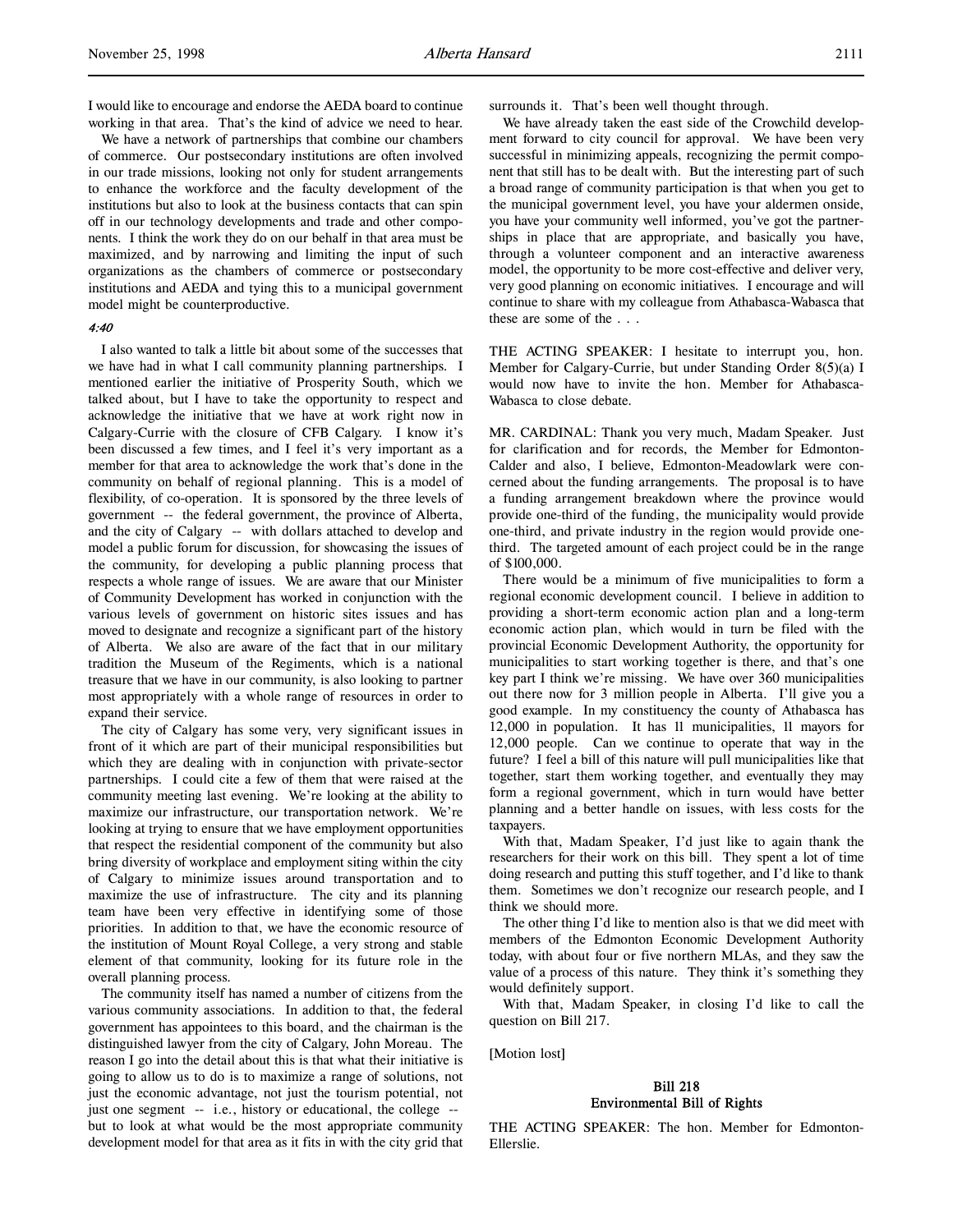MS CARLSON: Thank you, Madam Speaker. I'm happy to speak to Bill 218, the Environmental Bill of Rights, this afternoon. There is no doubt that every Albertan has the right to a healthy environment that is protected for future generations. This bill gives us an environmental commissioner which will be in the province and which will help ensure that the government is in fact doing its job in environmental protection.

There are six major objectives that this bill achieves, Madam Speaker. One is that it gives Albertans the individual right to work to protect the environment. It requires government business plans to be compatible with the principles of sustainable development and protection of the environment. It creates an environmental commissioner within the Auditor General's office who will receive and respond to petitions, conduct inquires, and evaluate government and government agencies with respect to sustainable development and environmental protection. There are many precedents for this having occurred in other jurisdictions in Canada. We think the time for it to be in Alberta is now. It gives Albertans the right to defend the environment in the courts. Finally, it provides whistle-blower protection, which is very important for people who have environmental concerns and who want to see some action taken on them.

To prepare this bill, Madam Speaker, we did consult a number of stakeholders. We went to the office of the Auditor General, and while the Auditor General himself is not in a position to endorse any particular legislation, he did think this role would be appropriate to be taken care of within his office. In fact, he and his staff were most helpful in making suggestions which were considered in drafting this bill. In discussions with his staff there is no doubt that they felt there was a need for this kind of a role within government right now, and it certainly is not met within his current mandate.

We consulted with David McRobert, in-house counsel for the Environmental Commissioner of Ontario, and he provided very helpful comments and drafting assistance in putting together this bill. Brian Emmett, the federal environmental commissioner, supplied information from his office. Martha Kostuch, an environmentalist here in the province, reviewed the first draft of this bill. Of course, we have to thank our own Parliamentary Counsel, Shannon Dean, for her assistance in seeing that this bill got drafted in a way that is easy, I believe, Madam Speaker, for this Chamber to pass.

# 4:50

The objective of this bill is concerned with the rights of Albertans to a healthy environment that is managed in an ecologically sustainable manner. While the government has the prime responsibility for protecting the environment, this bill also gives Albertans the right to take action. When we took a look at the various kinds of legislation that we could bring forward to this floor, Madam Speaker, the one that spoke out in volumes was the need for Albertans to take action, because in fact in many cases this government is not. People can do this by bringing issues to the attention of the newly created environmental commissioner, or they can go through the courts to see that remedies are taken when they see that there has been inaction or misaction on behalf of the government or anyone else.

This bill protects health, Madam Speaker, and in times of rising costs when we see a government that is solely driven by the bottom line, I think all initiatives that effectively prevent the need for health care in this province and that take preventive action now are worthy of merit by this legislation and should be taken under serious consideration in this case not only by the Environmental Protection minister but by the Health minister. I'm hoping that he will make some comments on this bill.

This bill also protects and conserves the environment. This includes preventing damage by contaminants, protecting and conserving water, protecting the biodiversity of species, including genetic diversity, and ecologically sensitive areas. In fact, all of those areas are at risk in this province at this time. This bill ensures that government policies are based on the principles of sustainable development and protection of the environment, not just in Environmental Protection but in all departments, Madam Speaker. The principles of sustainable development and protection of the environment must be incorporated in ministry business plans in this act. We note, then, that sustainable development is defined as "ecologically sustainable development that meets the needs of the present without compromising the ability of the earth to meet the needs of future generations." We see this now in the minister's business plans, but in fact it isn't actually happening in this province. Once again the government does one thing but performs in another direction, so this bill brings forth some accountability in that regard. It definitely increases government accountability for environmental decision-makers. With environmental decision-making, if we've ever seen a time in this province that it's required, we've experienced it in the past three years in this Legislature.

This bill establishes the office of environmental commissioner within the office of the Auditor General, something that is certainly within his mandate. It enables Albertans to more easily participate in government decisions affecting the environment. The public can have input on proposed legislation, regulations, policy, and codes of practice in any department if they have a significant effect on the environment. And it's very important to do that, Madam Speaker, because what we're finding is that regulations are put forward in other departments that do have a significant environmental impact, and then in fact they are not considered from an environmental filter and we sometimes have considerable damage being done. Sometimes, as we have seen this week in the Legislature, a proposal is made by another ministry and the Environmental Protection minister does not look at the environmental consequences and passes it. With this kind of legislation, that couldn't happen. [interjection] Because the Alberta government has failed to adequately protect the natural environment in this province.

Government policies need to pay more attention to sustainable development and environmental protection. The public needs to be able to take action to get the government to improve its protection of the environment. Several other Canadian jurisdictions have recognized the need for an environmental bill of rights and an environmental commissioner and have acted on this. We think Alberta should be following this lead. An environmental commissioner can examine all government departments to determine whether government is pursuing sustainable development and protection of the environment. This bill gives Albertans the right to sue anybody that is contaminating or degrading the environment, and we think that is something very important for them to be concerned about.

Now, I know, Madam Speaker, that we're going to see some government speakers rise on this, and they're going to raise some objections. I'd like to address those early on, when we're speaking to why the principle of this bill is so necessary. They might say that we don't need any further bureaucracy in this province. If they talk about the Environmental Appeal Board, which we have now to review objections to approval for projects that affect the environment, the Natural Resources Conservation Board, and the Energy and Utilities Board, we see that these boards won't fit the need in this province, because these boards only examine new projects or they only look at projects where an approval has already been granted. None of these boards examine whether the government itself is doing an adequate job of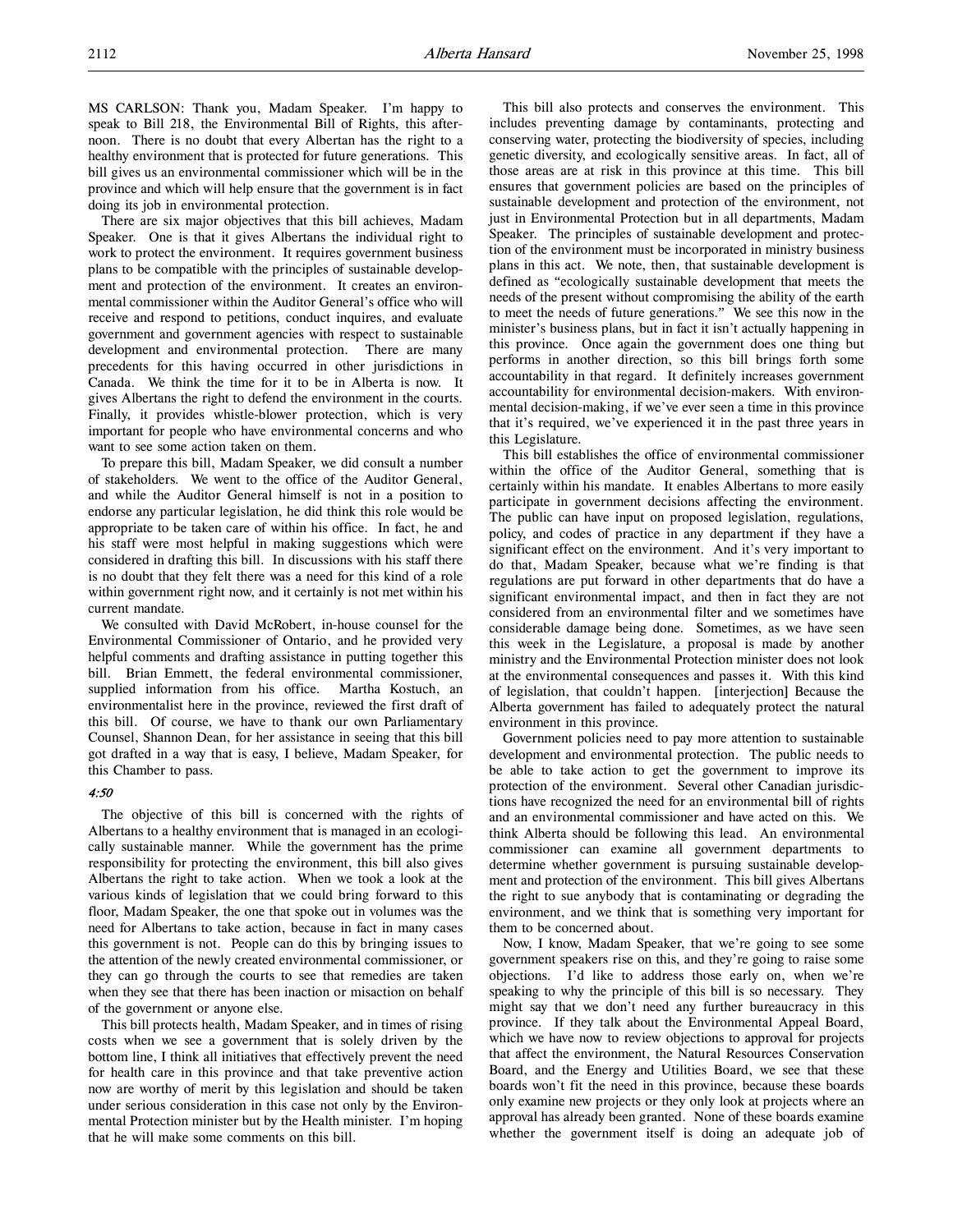protecting the environment or managing it in an ecologically sustainable manner. They do not provide adequate resources for the public to protect the environment and do not provide whistleblower protection.

Now we're seeing increasing numbers of documents coming out of the minister's own department concerned about what is happening in the environment in this province. Those are the people who are hands-on, Madam Speaker, and they know that there are problems in this department. Right now there is no mechanism in this province to address those needs. There are many people who are out in the community who are also seeing things that are very alarming to them. Right now there is no existing way for them to address those matters in a sustainable manner. So we think this bill is needed.

We may also hear from the government that the Auditor General already investigates issues relating to the environment. Up to a point this is true, but at present the Auditor General can only investigate if there are financial implications. There is no process for the public to formally ask him to investigate an issue, and this is very narrow compared with the issues and recommendations of the federal environmental commissioner, many of which we see modeled in this bill. In fact, there are many situations of environmental contamination or possible contamination that don't have immediate financial implications, so they simply are not in the Auditor General's mandate to investigate. Yet if we don't take care of those now, we will have financial implications or health implications down the road, or we may see a situation where we lose protected environment. This is happening all the time with the way this minister has interpreted the special places project, which is really a joke in this province as it stands.

## MR. SMITH: A joke?

MS CARLSON: It is absolutely a joke. Look at all of the people who have pulled out of that process because it does not do what it was originally mandated to do. [interjection]

THE ACTING SPEAKER: Hon. Minister of Labour, you do not have the floor. Go ahead, Edmonton-Ellerslie.

MS CARLSON: I'm sure that he can stand and speak if he wants to.

We were speaking about what happens if the Auditor General takes on this expanded role. It isn't a new role for him; it's just an expanded role, well within his mandate. We may hear the government say that they don't want a new bureaucracy, but the fact is that if the government did its job well, there would not be many complaints to investigate and few staff would be required. So the bureaucracy only increases if the government doesn't do its job. Really, in that regard they should have nothing to worry about if they think they're doing a good job. It's only if there are things to investigate, matters where there are shortcomings in this area where they're going to need -- if the government is worried about increased bureaucracy, all they have to do is do their job in the first place, Madam Speaker, and we're not going to see any need for that. We're hoping that they'll consider that when they're taking a look at this.

We may hear the minister stand up and say that the Ombudsman now has the power to investigate complaints about the workings of government, which is true. However, we feel that modeling our legislation after the federal environmental commissioner is most effective, more effective than going through the Ombudsman because it provides a systematic framework for improving sustainability with regard to environmental protection in all departments, which is very important. This way you just don't wait for people to bring complaints. The department itself can further investigations if they see a need. We've seen a couple of cases in this province where the Auditor General would have liked to have investigated further but didn't have the mandate to do so.

We think we can easily address the kinds of concerns that we're going to hear the minister and other members of government bring up, because there is a very necessary need right now for this to happen. In fact, it's a need that's addressed by a number of people within the department of the Auditor General himself.

## 5:00

We think that people on both sides of the House should support this bill now because government records show that it is necessary. The Alberta government has failed to adequately protect the environment in many areas, and I'm going to run through some of those examples to put a context for this bill in terms of why we felt that this was the bill to pursue at this time with regard to the environment.

We see that measurements show high levels of PCBs in redbacked voles near Swan Hills. Those are the small mouselike animals that live in the area. From 1993 we've seen an increase in PCB contamination there. The problem with seeing the contamination in these voles is that they are then eaten by predatory animals who subsequently make their way up the food chain. PCBs don't disappear, Madam Speaker; they accumulate. What happens is that by the time they get eaten by us, they have very high concentrations of PCBs, and PCBs have significant health consequences not only for the people who eat them but for future generations of Albertans.

We have seen this government repeatedly fail to take action about major leaks up there, and there appears to be ongoing contamination, Madam Speaker. That raises some concerns. Now, if we had this kind of a bill in place, when the government doesn't take aggressive action, people in the community could bring forward aggressive action so that this problem would have to be dealt with, and we wouldn't end up looking like the Great Lakes did in Ontario in the early '70s, when we saw dead lakes, when we saw human contamination that resulted in a number of health concerns that are ongoing concerns.

We've seen the government fail to require an environmental impact assessment into the Sunpine logging road despite the strong objections to the proposed line of the road from the public. When we found out, when we FOIPed information from the environmental staff itself, we saw agricultural practices and sewage disposals that have caused considerable pollution of many rivers and streams in this province. The Environmental Protection department has rarely taken action in this regard.

We see flaring of oilfield gases causing considerable air pollution due to incomplete combustion as well as contributing to total greenhouse gas emissions, but the government has only recently started to take action in this regard. If we had an availability for the public to initiate action, we would see these concerns addressed much, much sooner.

We've seen the government privatize the management of many provincial parks and recreation areas without public consultation on the broad policy change. Consultation has only taken place on some of the individual parks, and that's created a problem in this province. If there has been one major concern that I have heard from Albertans this year, it has been this privatization of parks and some of the deterioration that we've seen and concerns about the roadside closures. This is an issue that is dear to the hearts of many Albertans. Many people have tried to get the govern-